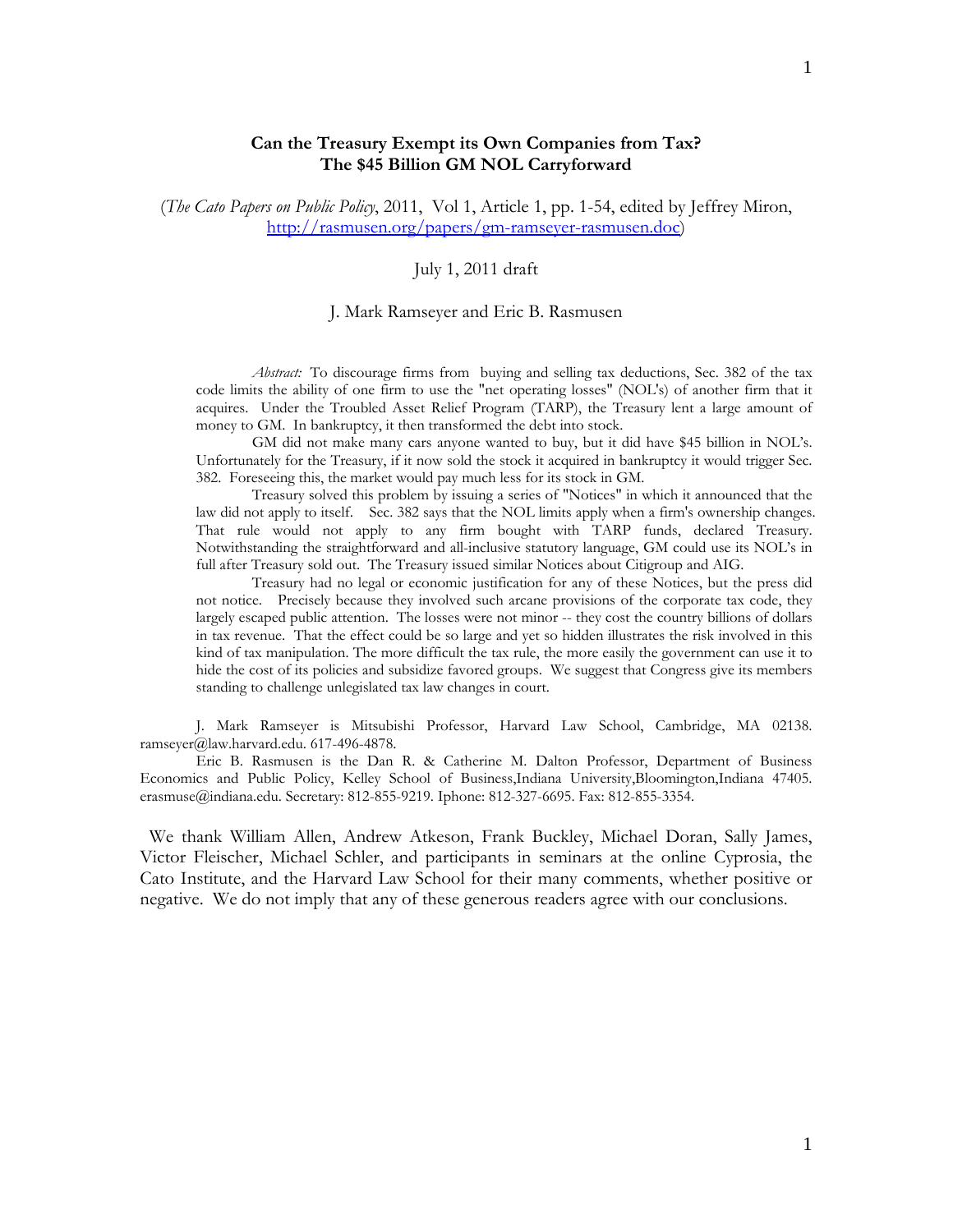#### *"Dona clandestina sunt semper suspiciosa"1*

## I. Introduction

 $\overline{a}$ 

## A. The Transaction:

 Year after year, General Motors lost money -- enormous sums of money. It designed cars. It built cars. But no one wanted to buy the cars. Over time, it accumulated huge operating losses ("net operating losses," or NOL's). The tax code let GM carry forward these NOL's into the future. It let the firm save the losses for that day in the future when it would once again sell cars that people wanted. $2$ 

 The day never came. Instead, in June 2009 GM (call it "Old GM") declared bankruptcy. It filed under Chapter 11 of the Bankruptcy Code and sold its assets to a new shell ("New GM") in a transaction governed by Sec. 363 of the Code. Old GM's shareholders lost their investment. They did not receive stock in New GM. Instead, Old GM's creditors become the New GM's stockholders: the U.S. Treasury (with 61%), the auto unions, and Canada swapped debt claims against Old GM for equity stakes in New GM. Other Old GM creditors acquired a 10 percent stake in New GM as well. In the fall of 2010, the Treasury re-sold a large amount of its New GM shares to the public, cutting its share to 26%.

 New GM has the factories, offices, designs and some of the workers that Old GM had. It also acquired some 18 billion dollars worth of its NOL's.<sup>3</sup> It could not use them to

#### *Quaeritur, ut crescitunt tot magna volumina legis?*

#### *In promptu causa est, orescit in orbe dolu*

<sup>1&</sup>quot;Secret gifts are often suspicious." Sir Edward Coke, *Twyne's Case*, 3 Coke, 80 b. (Star Chamber, 1602), in Evans Holbrook & Ralph William Aigler, Cases on the Law of Bankruptcy: Including the Law of Fraudulent Conveyances 153-157 (1915), Google Books (books.google.com/). *Twyne's Case* was about a fraudulent conveyance by an insolvent debtor to a friendly creditor. Another passage from the case will be apt when we consider the relationship between statute and regulation:

<sup>&</sup>quot;To one who marvelled what should be the reason that Acts and statutes are continually made at every Parliament without intermission, and without end; a wise man made a good and short answer, both of which are well composed in verse.

<sup>[</sup>In our inexpert translation: "It might be asked why such a large amount of laws grows? The basic reason is that the world's evil has grown."] And because fraud and deceit abound in these days more than in former times, it was resolved in this case by the whole Court, that all statutes made against fraud should be liberally and beneficially expounded to suppress the fraud."

<sup>2</sup> We simplify, of course. GM's problems were legion, not just bad design. See, for example,"Detroit's Downturn: It's the Productivity, Stupid: Union Work Rules Make It Almost Impossible for the Big Three To Keep Up with Foreign Competitors." *PajamasMedia*, December 16, 2008 (pajamasmedia.com/blog/detroitsdownturn-its-the-productivity-stupid/). 3 The losses themselves were \$45 billion; their book value as an asset is listed as \$18 billion. We will

use the figure \$18 billion even though it is too high because standard accounting rules for tax assets are absurdly inaccurate. They are inaccurate for two reasons. First, GAAP requires companies to not discount for the time value of money. If a company expects to save \$1 million in taxes in 16 years using deferred tax losses, it records that as a current tax asset worth \$1 million, even though the present discounted value (at 5% interest)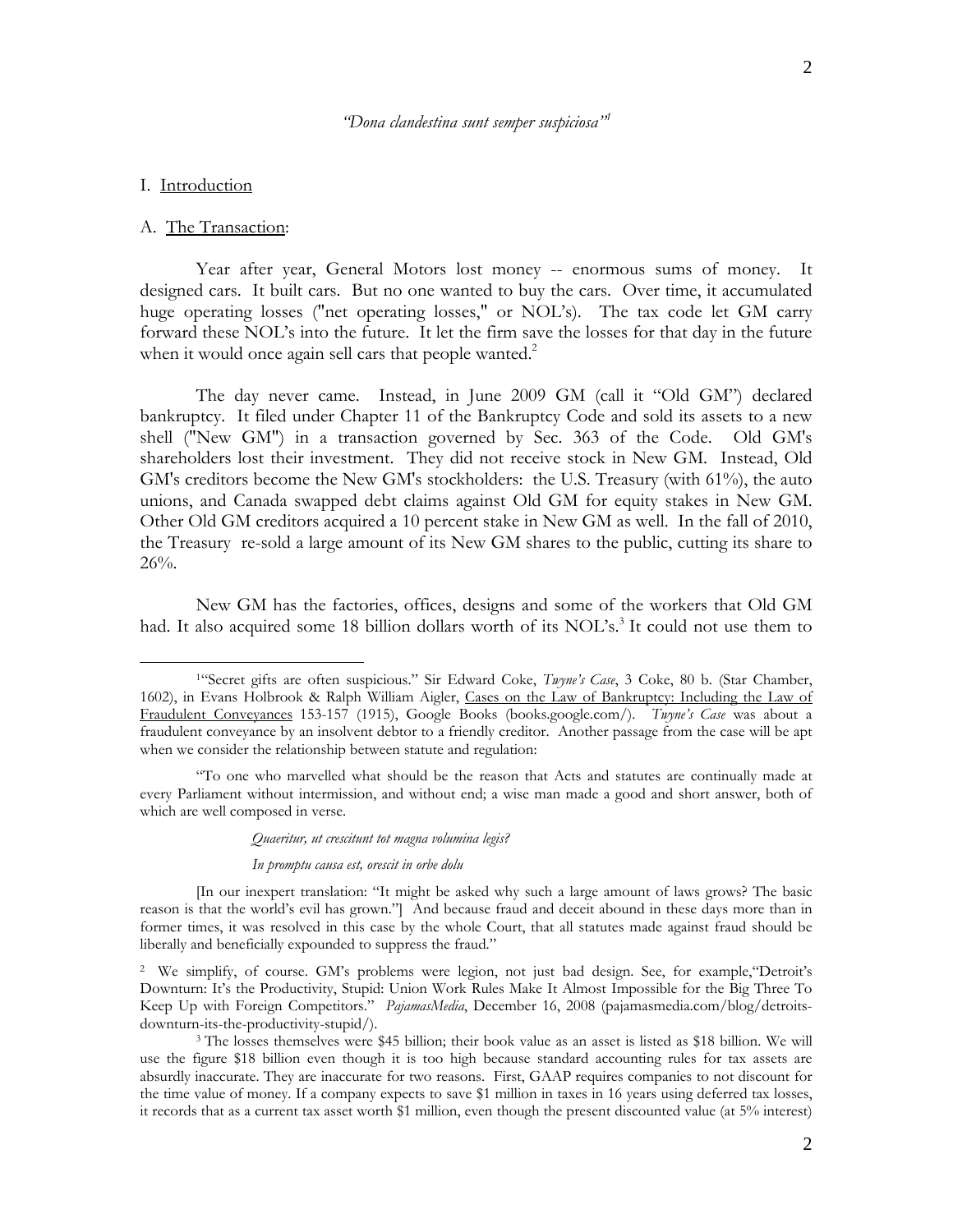reduce its tax liability immediately, since it was losing money. But in 2010 New GM did turn a profit, and presumably will use its NOL's to avoid corporate income tax on that profit.<sup>4</sup>

 Ordinarily, when one company buys another's assets, it does not acquire its tax losses too. But the sale from Old GM to New GM qualified as a tax-free "reorganization" under Sec. 368 of the tax code: neither Old GM nor New GM incurred a tax liability, New GM entered Old GM's assets on its books with Old GM's "adjusted basis," and New GM acquired Old GM's NOL's.

 The problem involved Treasury's plans to sell the shares it took in New GM. If the combined equity stake of any group of shareholders in a "loss corporation" like New GM climbs by more than 50 percentage points, Sec. 382 of the tax code limits the firm's ability to use those accumulated NOL's. Given Treasury's large stake in New GM, if it sold its entire stake to the public, those new owners would raise their combined interest by 50 points. New GM would then lose its ability to avoid taxes on future income.

 To solve this "problem," the Treasury issued a series of "Notices." The Sec. 382 rules, it declared, would not apply to itself. When it sold its shares in New GM, the new owners might increase their ownership stake by 50 percentage points, but they would not trigger the Sec. 382 limits. The tax code offered no exception for government-owned shares, and the Treasury did not purport to find one. Instead, it just declared that the law did not apply.<sup>5</sup>

 The Notices also apply to two other companies, AIG and Citigroup. Both of these companies had ownership changes over 50% as a result of TARP and would ordinarily, as in bankruptcy, lose their NOL's. If they retain them, that reduces the apparent (but not real) cost of the bailout because the government can resell its shares at a higher price.

 Through these Notices, Treasury accomplished two highly political goals: (a) it disguised (by billions of dollars) the true cost of the bail-outs of GM and other firms, and (b) it routed funds (again, several billion dollars) to the Administration's supporters at the UAW. Ordinarily, if an Administration wildly misstates the cost of its policies or routes public funds to its friends, the press notices and complains. In this case, it did not. The press missed the manipulation precisely because it involved such a complex and highly arcane provision of the tax code. The more obscure the law, in other words, the greater the risk of political manipulation: precisely because its strategy involved such an obstruse corner of the law, the Administration was able to hide its politicized policies from the public.

1

is only \$458,000. Second, even if there is a good chance that the company will never make a profit again, it records the full amount if "it is more likely than not" that the company will someday make enough profit. Thus, if the company just mentioned estimated that its chances of failure before 16 years from now was a mere 49%, it would still record the \$1 million as \$1 million, not \$510,000 or \$233,580. For a critical view of this rule see "Deferred Income Taxes Should be Put to Rest." *SmartPros*, J. Edward Ketz (accounting.smartpros.com/x68912.xml) (March 2010).

<sup>4 &</sup>quot;Resurgent G.M. Posts 2010 Profit of \$4.7 Billion," New York Times, February 4, 2011 (www.nytimes.com/2011/02/25/business/25auto.html).

<sup>5</sup> The last was: Internal Revenue Service Notice 2010-2, "Application of Section 382 to Corporations Whose Instruments are Acquired and Disposed of by the Treasury Department under Certain Programs Pursuant to the Emergency Economic Stabilization Act of 2008," 2010-2 I.R.B. 251 (www.irs.gov/irb/2010-02\_IRB/ar09.html).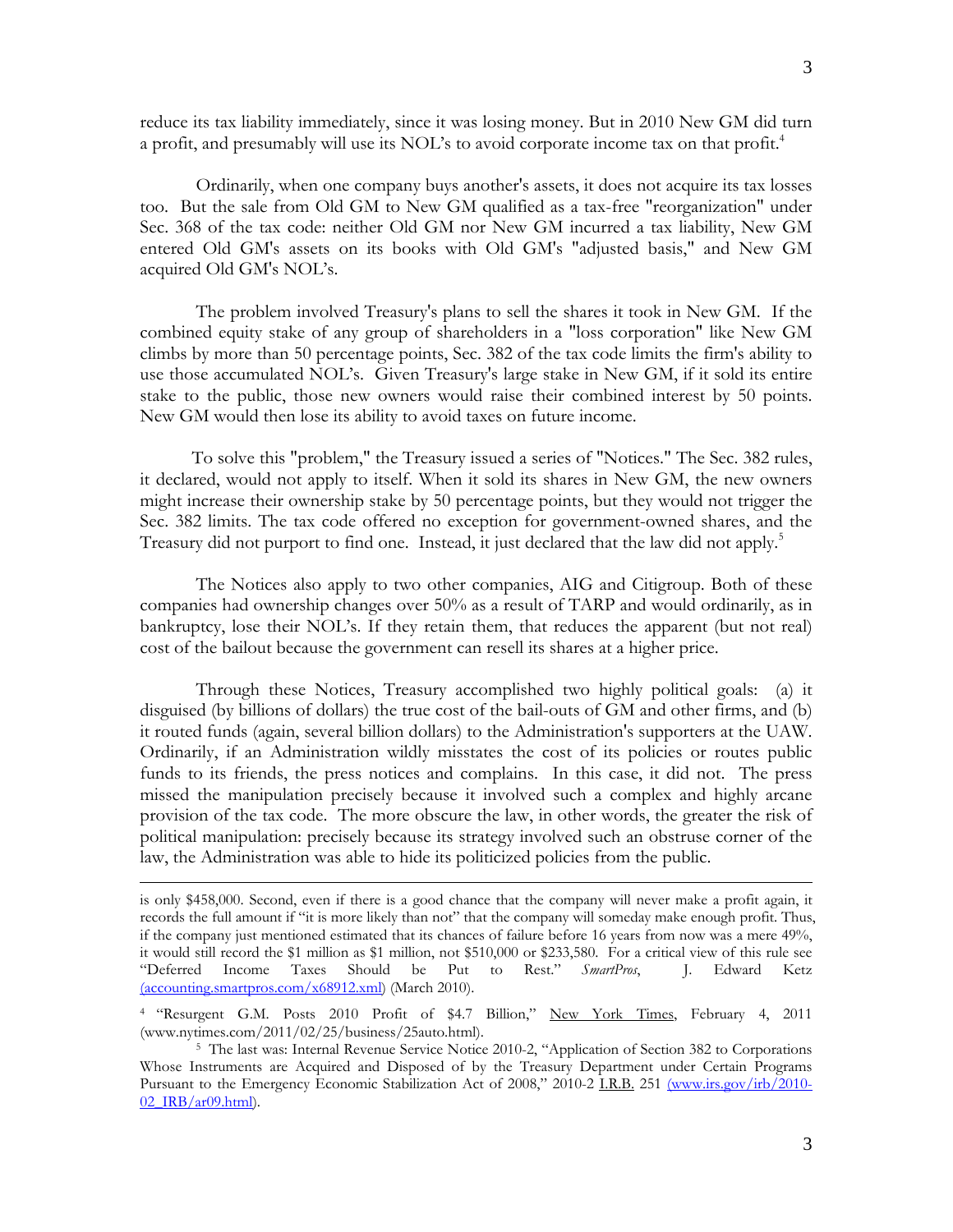We do not address the wisdom of the bailouts themselves. Neither do we ask whether firms should be able to carry forward operating losses, whether they should be able to reorganize tax-free, or why the United States has a corporate income tax at all.<sup>6</sup> These are all interesting questions, but we have quite enough to do addressing the topic of selective tax relief through executive decree. Rather than explore these larger questions, we focus on the propriety of the Treasury's manufacturing a tax break to distribute and hide government largesse. More generally, we focus on the wisdom of giving a President the ability to invent a tax deduction for his political supporters without a need to answer to the courts or Congress.

### B. The Bad Man and the Law:

 $\overline{a}$ 

 Recall Holmes's description of the law as being the prediction of the "Bad Man" about whether a judge would stop him:

 If you want to know the law and nothing else, you must look at it as a bad man [would look at it, a man] ... who cares only for the material consequences which such knowledge enables him to predict, not as a good one, who finds his reasons for conduct, whether inside the law or outside of it, in the vaguer sanctions of conscience. ... If we take the view of our friend the bad man we shall find that he does not care two straws for the axioms or deductions, but that he does want to know what the Massachusetts or English courts are likely to do in fact. I am much of this mind. The prophecies of what the courts will do in fact, and nothing more pretentious, are what I mean by the law. [Holmes (1897)]

 If a President is Holmes's Good Man, he will obey the Constitution because it is the Constitution. The Treasury gave General Motors an illegal tax break. As a Good Man, he will read our article, feel remorse, and fire everyone involved.

 If a President is Holmes's Bad Man, on the other hand --- and public choice theory suggests that it is Bad Men who have the best chance of being elected --- he will obey the Constitution only when a court can make him obey it.<sup>7</sup> If he hears of our article, he will ignore it. As a lawyer, he knows that nobody has standing to challenge someone else's tax benefits in court. Thus, his "prophecy about

what a court will do" is easy: Nothing. The courts will reject any challenge for lack of standing, whatever the merits of a claim might be.

 Only potential bad publicity would worry a Bad Man President. But publicity he can skirt by giving the funds through opaque provisions of the tax code. Publicity he can skirt by (take a deep breath) declaring an exemption from the application of Sec. 382 of the tax

<sup>6</sup> Two recent articles on the incidence and distortions due to the corporate income tax are Harberger(2006) and Kotlikoff & Miao(2010). Auerbach, Devereux & Simpson (2010) survey the pro's and con's of corporate income taxes and the various ways to structure them. Their unavoidable complexity, of which the present paper's subject is just one example, is one strong argument against corporate income taxes.<br>7 A politician who upholds his personal principles and resists the will of the median voter or leave untouched

the less honorable tools of political competition will, *ceteris paribus*, lose votes and lose elections. For more explanation, see Ramseyer (1995).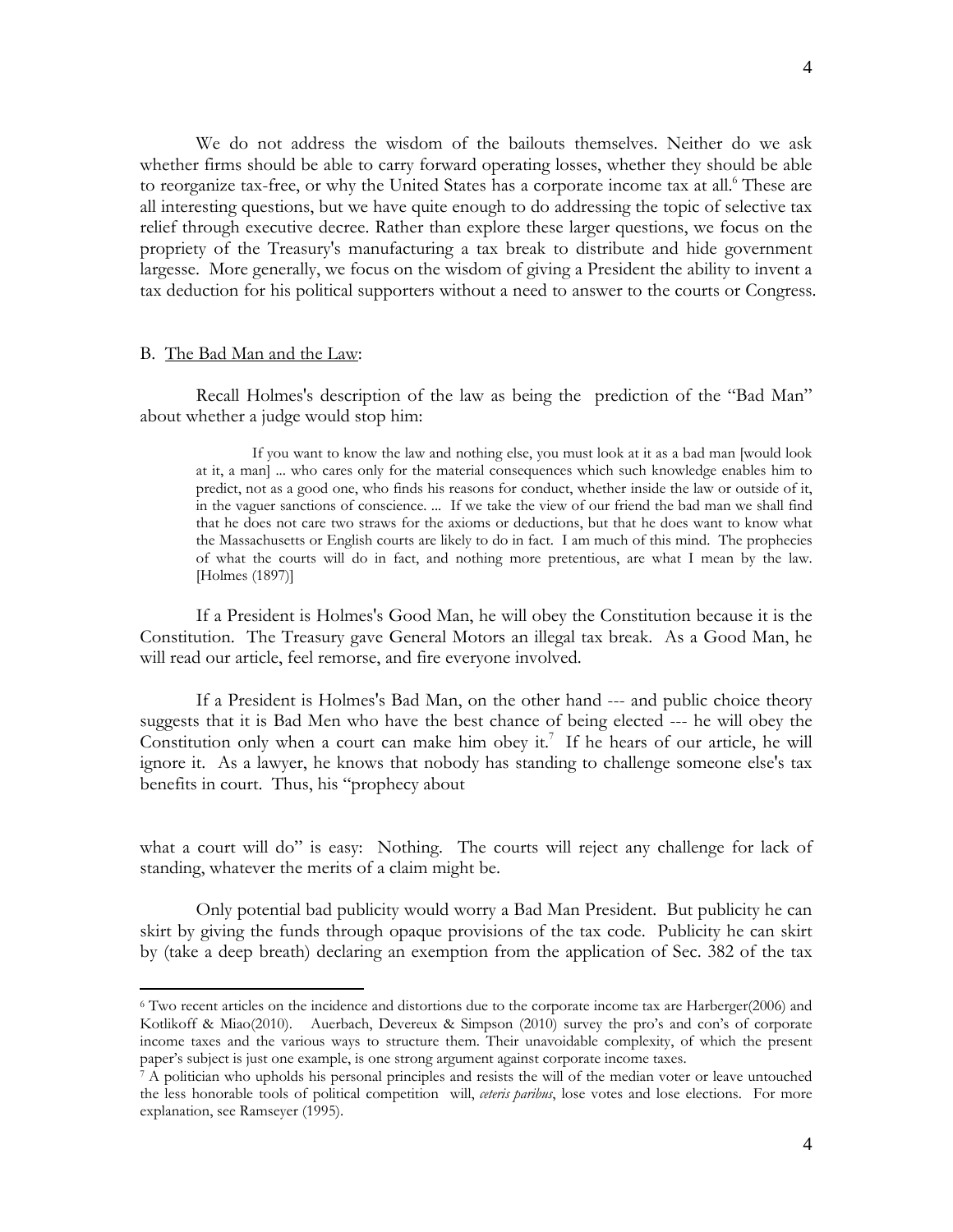code to limits on carryforwards of NOL's following a sale under Sec. 363 of the Bankruptcy Code that uses preferred stock, credit bidding, and warrants by one company named GM to a different company also named GM. If the administration gave a billion dollars in cash to its supporters the press would notice. If it gives it through the obscure details of the corporate tax code, the press will fall asleep.

 In the article that follows, we explain the intricacies of the tax break (Sec. II). We discuss the law involved (Sec. III). If you think all Presidents are Good Men, you may stop reading at that point. After all, following the Constitution is just a matter of understanding it. We explain it, you understand it, end of story. Lest some Presidents be Bad Men, however, we conclude by exploring procedural reforms Congress might adopt to prevent a recurrence of what happened with GM.

## II. What Happened

### A. The Detail:

 $\overline{a}$ 

 General Motors was a public corporation with much unsecured debt, including \$21 billion it owed to the UAW Trust on behalf of retired workers and \$27 billion it owed to bondholders. None of these stakeholders was senior enough to see much return if the company liquidated in pieces. Probably, none would see much return even if the firm found a buyer for the whole company.

 The senior creditors were a diverse lot. The U.S. Treasury had a secured interest in \$19.4 billion from TARP loans, and \$30.1 billion in other loans. The Canadian government held secured claims of \$9.2 billion. Government senior debt thus totalled \$58.7 billion. Private creditors held another \$5.9 billion in secured loans.

 GM filed for bankruptcy under Chapter 11 of the Bankruptcy Code. To restructure its finances, it then negotiated a sale under Sec. 363 of the Code. For this transaction, it formed a new shell, New GM. It (Old GM) then sold its assets to New GM. In exchange for its \$21 billion unsecured debt to Old GM, the UAW Trust received 17.5 percent of the common stock of New GM, \$6.5 billion in preferred stock, and \$2.5 billion in debt. In exchange for their \$27 billion unsecured debt, the other junior creditors received 10 percent of the common stock of New GM and warrants for another 15 percent. The private secured creditors (the \$5.9 billion claim) were paid in full. The Canadian government received 12 percent of the New GM common stock, and the U.S. Treasury received interests detailed shortly below.

 To consider the stakes involved, note that in December 2010 New GM had stock worth \$54.4 billion and liabilities of \$12.9 billion,<sup>8</sup> for a total asset value of \$67.3 billion. In effect, the sale price in the 363 offer was: (a) \$58.7 billion in senior credit claims, (b) \$5.9 billion paid to private secured creditors, (c) \$5.4 billion in stock (10 percent of \$54.4 billion),

<sup>8</sup> CreditSuisse, General Motors Co, Christopher J. Ceraso, Robert Moffatt, and Shreyas Pati (Dec. 28, 2010).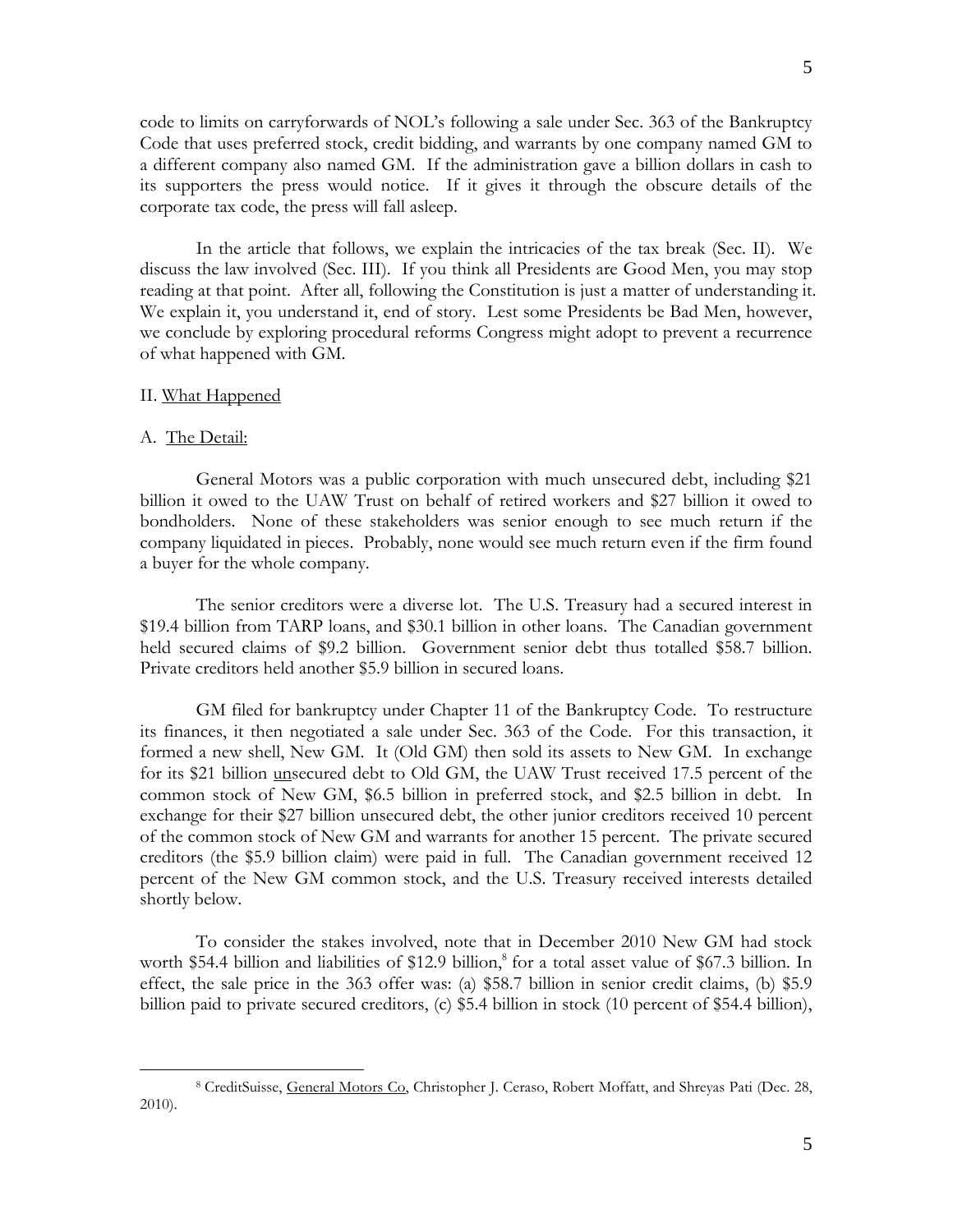and (d) a portfolio of harder-to-value warrants. This yields a total of \$67 billion plus warrants.<sup>9</sup>

 Apparently, the 363-sale buyers paid \$67 billion plus the warrant value for assets worth \$67.3 billion. That seems a remarkably high price, considering that no other bidder loomed on the horizon. The bankruptcy judge deserves praise for extracting so much value for Old GM's creditors.

 This \$67.3 billion in asset value is not the net benefit to the 363-sale buyers or the senior creditors, however. That benefit depends on who owns the New GM equity and debt. Old GM's private secured creditors received \$5.9 billion in cash for their \$5.9 billion in debt. The Canadian government gave up its \$9.2 billion in Old GM debt, but took a 12% stake in the common (stock worth .12(54.4)=  $$6.5$  billion) plus \$0.4 billion in preferred stock and \$1.3 billion in debt in New GM -- for a total value of \$8.2 billion.

 The most glaring anomaly involved the UAW. The union's trust gave up unsecured claims of \$21 billion and received:

- (i) 17.5% of the stock of New GM worth .175 $*54.4 = $9.5$  billion,
- (ii) \$6.5 billion in preferred stock, and
- (iii) \$2.5 billion in debt,

1

for a total of \$18.5 billion. Given that the UAW trust had been a junior creditor, this was a very good deal. By contrast, the other unsecured creditors gave up claims of \$27 billion, and received only 10 percent of the common stock and warrants.

 Recall that the U.S. Treasury held secured debt totalling \$49.5 billion. In exchange for its claims, it took 61 percent of the stock in New GM (stock worth .61(\$54.4 billion)  $=$ \$33.2 billion), \$2.1 billion in preferred stock, and a \$6.7 billion debt claim against New GM. All told, it received compensation of \$42 billion.

 Focus on the U.S. government. Through the Sec. 363 sale, it -- apparently -- lost (\$49.5 billion - \$42 billion =) \$7.5 billion. Anyone who loses only (\$7.5 billion/\$49.5 billion) = 15 percent on a \$49.5 billion loan to a failing firm does well indeed. Yet appearances deceive. The government also gave GM investors \$45 billion in NOL's. If the 363 sale had not gone through, or the sale had been made to some outside buyer, these NOL's would have disappeared. The book value of these NOL's is \$18 billion.

 To be sure, Treasury was giving tax breaks partly to itself, and the book value of the NOLs exceeds their market value since it would take some years before GM could exhaust them. If the market value of the NOL's were, say, \$12 billion (a little under the estimate of the stock analysts that we cite in Section B below), then that \$12 billion was incorporated into the \$54.4 billion equity value of the New GM, and we have overestimated the overall

<sup>9</sup> Data in these paragraphs is from Warburton (2010), p. 536.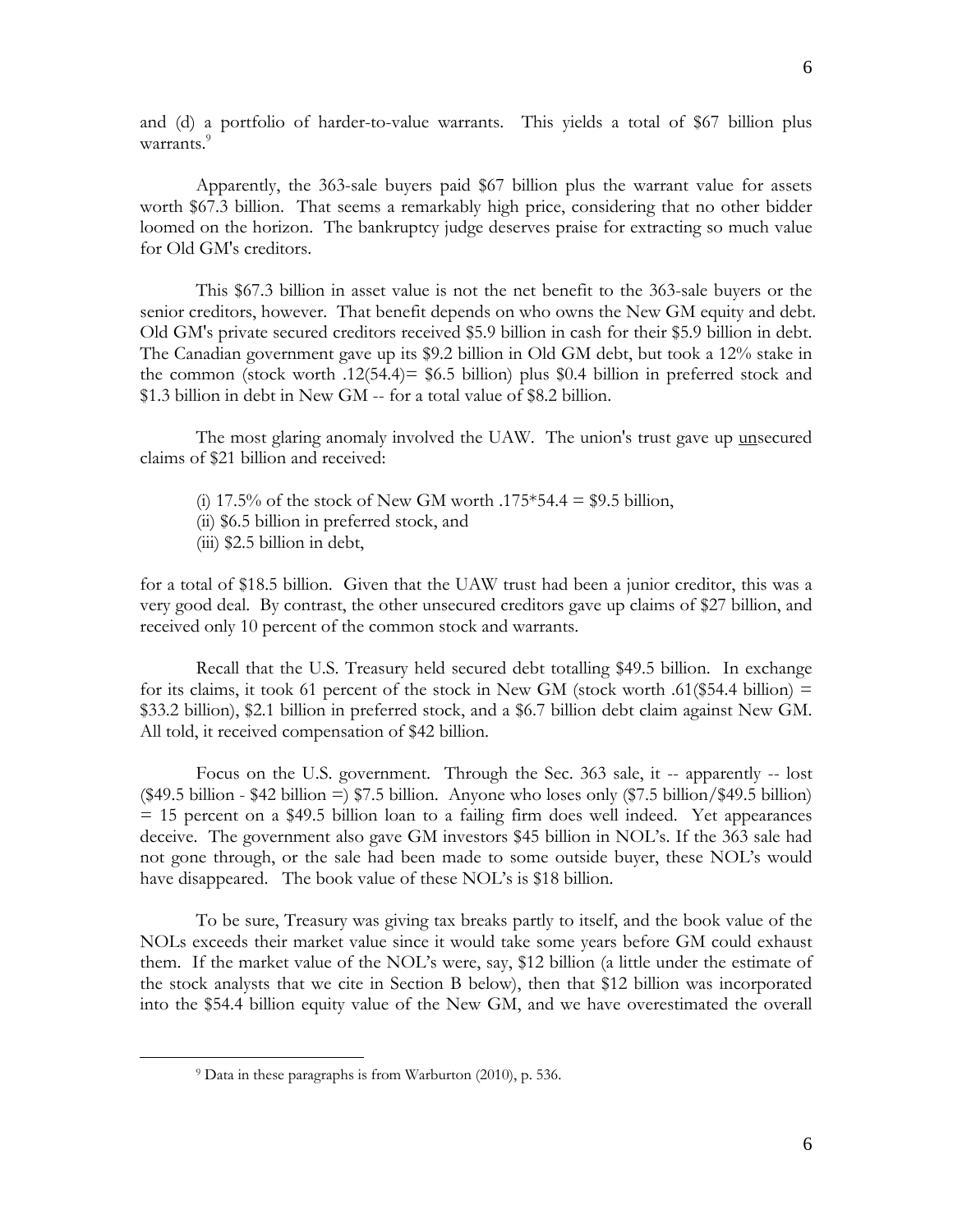value of the deal for the Treasury. Of its \$33.2 billion in stock,  $7.32 (=61(12))$  was a tax gift to itself.

 More simply, consider the \$12 billion worth of NOL's an additional loss to the Treasury. In effect, the Treasury lent GM \$49.5 billion, and lost (\$7.5 billion + \$12 billion)/\$49.5 billion = 39 percent. If only Treasury could have inserted a further secret \$20 billion of assets into New GM, New GM's stock price would have been so high that Treasury would have appeared to make a profit from the entire affair.

## B. As GM Told it:

 $\overline{a}$ 

Here is how GM describes its tax situation: $10$ 

 … We recorded valuation allowances against certain of our deferred tax assets, which under ASC 852 also resulted in goodwill.11…

 In July 2009 with U.S. parent company liquidity concerns resolved in connection with the Chapter 11 Proceedings and the 363 Sale, to the extent there was no other significant negative evidence, we concluded that it is more likely than not that we would realize the deferred tax assets in jurisdictions not in three-year adjusted cumulative loss positions.

 Refer to Note 22 to our audited consolidated financial statements for additional information on the recording of valuation allowances.12

The following table summarizes the components of temporary differences and carryforwards that give rise to deferred tax assets and liabilities (dollars in millions):

|                                                                  | <b>Successor</b>                     |           |                              | Predecessor                                 |           |                    |          |
|------------------------------------------------------------------|--------------------------------------|-----------|------------------------------|---------------------------------------------|-----------|--------------------|----------|
|                                                                  | December 31.<br>2009<br>Deferred Tax |           |                              | December 31.<br>2008<br><b>Deferred Tax</b> |           |                    |          |
|                                                                  | Assets                               |           | <b>Liabilities</b><br>Assets |                                             |           | <b>Liabilities</b> |          |
|                                                                  | S                                    | 4.194     | $\mathcal{S}$                |                                             | \$11,610  |                    |          |
|                                                                  |                                      | 8.876     |                              | 406                                         | 16.171    |                    | 8.648    |
| Warranties, dealer and customer allowances, claims and discounts |                                      | 3,940     |                              | 75                                          | 6.682     |                    | 90       |
|                                                                  |                                      | 7.709     |                              | 278                                         | 7.429     |                    | 3.197    |
|                                                                  |                                      | 1.650     |                              | 4.984                                       | 780       |                    |          |
|                                                                  |                                      | 18,880    |                              |                                             | 18,080    |                    |          |
|                                                                  |                                      | 5.844     |                              | 1,269                                       | 8.122     |                    | 288      |
|                                                                  |                                      | 3,306     |                              | 1,944                                       | 3,485     |                    | 773      |
|                                                                  |                                      | 54,399    |                              | 8.956                                       | 72.359    |                    | 12,996   |
|                                                                  |                                      | (45, 281) |                              |                                             | (59, 777) |                    |          |
|                                                                  |                                      | 9.118     |                              | \$8,956                                     | 12.582    |                    | \$12,996 |
|                                                                  |                                      | 162       |                              |                                             | (414)     |                    |          |

<sup>10</sup> Amendment No. 2 to Form S-1 Registration Statement under The Securities Act of 1933 General Motors Company, http://www.gm.com/vehicles/results.jsp?useFlash=N.

<sup>&</sup>lt;sup>11</sup> Amendment No. 2 to Form S-1 Registration Statement under The Securities Act of 1933 General Motors Company, http://www.gm.com/vehicles/results.jsp?useFlash=N. p. 82.

<sup>&</sup>lt;sup>12</sup> Amendment No. 2 to Form S-1 Registration Statement under The Securities Act of 1933 General Motors Company, http://www.gm.com/vehicles/results.jsp?useFlash=N. p.138.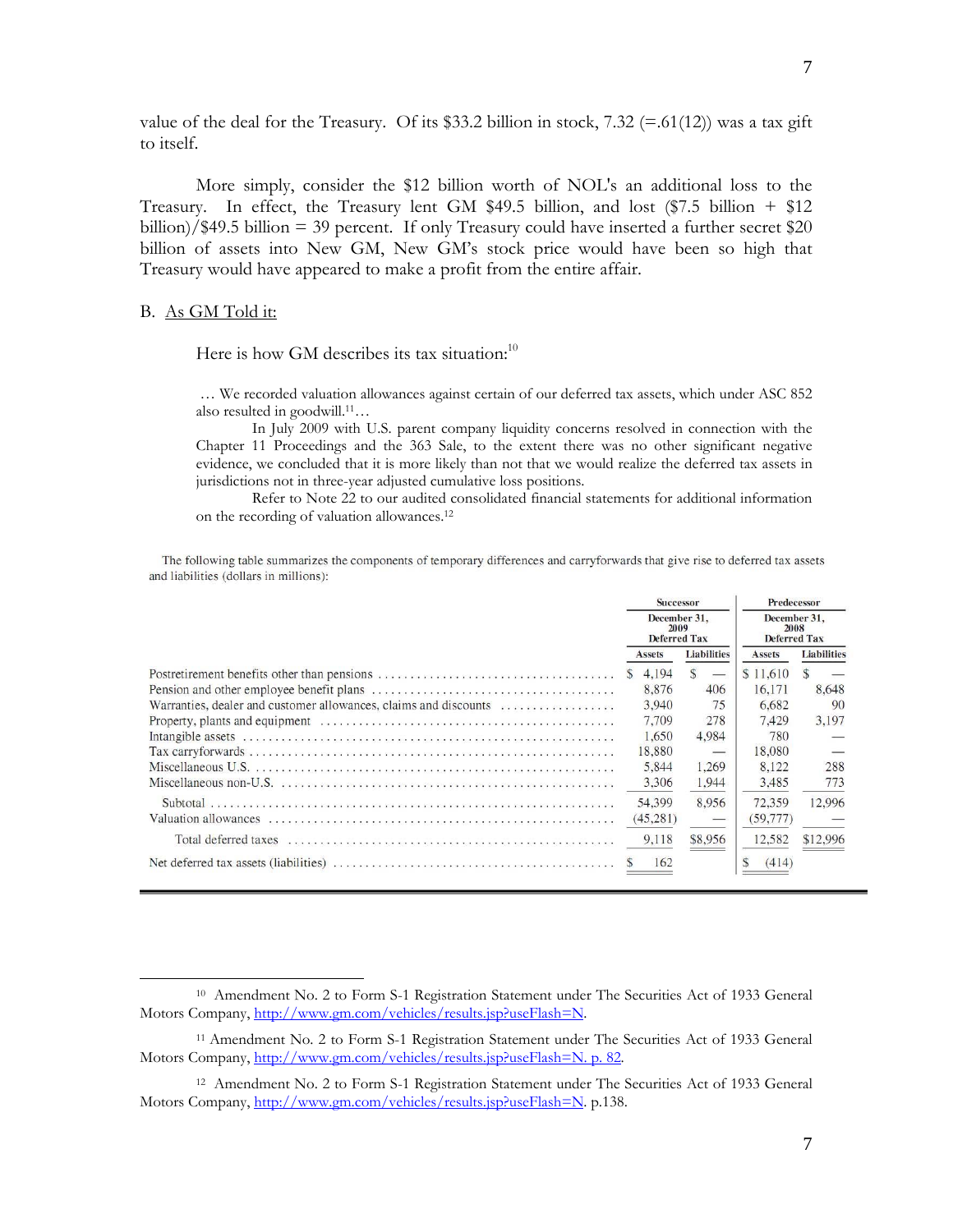The table above from New GM's securities filings (page F-121 of its Form 8-K) shows that New GM claimed to inherit over \$18 billion in tax carryforwards from Old GM.<sup>13</sup> Stock analysts wrote:

We calculate an NPV of GM's deferred tax assets at \$17.2bn of which \$4bn is related to pension contributions and more than \$13bn related to accumulated NOL's and tax credits including R&D credits.<sup>14</sup>

and

Via a special regulation, GM's highly valuable US tax assets (worth \$18.9B in the US at 09 end) were left intact…. Our Dec-2011 price target assumes a present value of \$12.4B of (2011 ending) non-European global tax assets…. Present-valuing the \$18.6B face value figure using a 12% discount rate (Ford is 8%; we use 12% for GM to reflect the lower mix of debt in its cap structure), we arrive at a PV for global economic tax assets ex. Europe of \$12.4B at 2011-end.15

 Thus, stock analysts were well aware of the existence and value of the NOL's, though they estimated their economic value at lower than their accounting value. This is an important element of the political economy of the situation. It was crucial both that the general public not realize that New GM's value was inflated by the taxes that the Treasury had agreed in advance to forgive, and that stock analysts did understand it. If the analysts missed the point, then when the government sold its GM stock, it would have received a much lower price. It would have given away government revenue, but without disguising the cost of its bail-out, approximately halving it from \$24 billion to \$12 billion.<sup>16</sup>

# C. Other Firms:

1

Although we focus on GM, Treasury gave legally unauthorized NOL's to two other firms as well. As with GM, it did this by issuing TARP-specific "Notices" about the availability of NOL's. Citigroup, for example, claimed "tax assets" of \$46.1 billion at the end of 2009.

In June 2009, Citigroup and the Treasury agreed to exchange the government's preferred stock for common stock. The government acquired a 33.6% ownership stake. In December 2009, Citigroup raised \$20.3 billion by issuing about 24% new common stock so Citigroup had passed the threshold for a 50% ownership change. In 2010, Treasury sold all of its 7.7

<sup>13</sup> Not all these tax carryforwards were necessarily NOL's, strictly speaking. They may also include "built-in losses" on assets that declined in value and unused tax credits.<br><sup>14</sup> General Motors Re-In-Car-Nation, Morgan Stanley, December 28, 2010.

<sup>15</sup> General Motors Overweight GM, GM US Reborn, High Octane SAAR and Product Play; Initiate with Overweight, J.P. Morgan, (Dec. 28, 2010).

<sup>16</sup> At the June 2011 market price of \$29.97 per share, the government would lose \$12 billion on the GM rescue if we exclude the Section 382 losses. See "GM Stock Sag Weighs on U.S. Exit." The Wall Street Journal, June 23, 2011, p. B2.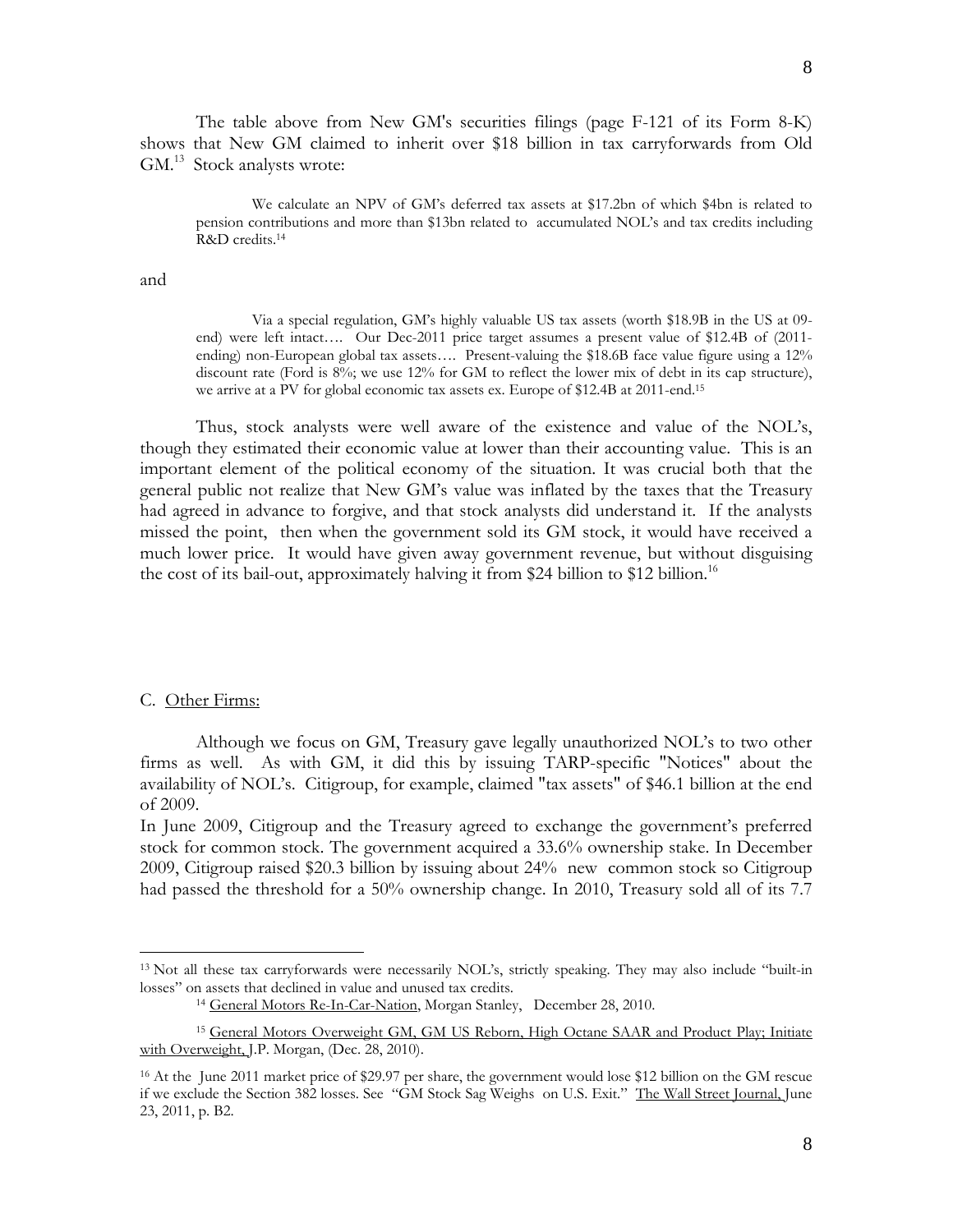billion shares of common stock for \$31.85 billion, a gain of \$6.85 billion. According to Citigroup:

 The common stock issued pursuant to the exchange offers in July 2009, and the common stock and tangible equity units issued in December 2009 as part of Citigroup's TARP repayment, did not result in an ownership change under the Code.17

By "ownership change," it referred to the Sec. 382 rule detailed in Sec. III below. It based its claim that the section did not apply to it on the Treasury's "Notices."

 For Citigroup, the NOL's had additional importance because of its status as a bank. Banks must worry about regulatory capital requirements. As Davidson (2011) explains:

Banks hold NOL's as deferred tax assets (DTA's). DTA's, in turn, constitute a portion of a bank's tier 1 capital. Were Citigroup to have lost its ability to use its NOL's, it might have had to write down its tier 1 capital. [with footnote saying "12 C.F.R. sec. 225 at appendix A.II.A.1. NOL's may constitute up to 10 percent of tier 1 capital, to the extent that the institution `is expected to realize [a tax deduction by their use] within one year… based on its projections of future taxable revenue for that year….' 12 C.F.R. sec. 225 at appendix A.II.B.4.a.i.]

 After many travails, in January 2011 AIG completed a reorganization that gave Treasury 92.1% of its common stock. AIG claimed "Deferred tax assets: Losses and tax credit carryforwards" of \$26.2 billion at the end of 2009. It claimed other valuable tax attributes as well,<sup>18</sup> including "Unrealized loss on investments" of \$8.7 billion. These, too, hinged on Notices exempting the firm from the coverage of Sec. 382. AIG acted on the assumption that it had not yet had an "ownership change" for tax purposes. It was worried enough about a private-market 50% ownership change that would trigger Section 382, however, that it installed a poison pill to prevent large share purchases.

# III. The Law

1

## A. Introduction:

 In fact, the law -- arcane in the extreme -- does not grant New GM the NOL's it claims if the government sells its shares. Neither does it grant Citigroup and AIG any right to the tax assets they claimed. To be sure, the law lets the GM NOL's survive the Sec. 363 sale in bankruptcy, as we will show. To that extent, New GM did inherit the NOL's. It can continue to use them, however, only so long as the Treasury holds its stock. Once Treasury sells its shares to the public, New GM should by statute lose its access to most if not all of the loss carryforwards.

<sup>&</sup>lt;sup>17</sup> "Citi's deferred tax – an asset of dubious worth." Tax Research UK: Richard Murphy on Tax and Economics, (www.taxresearch.org.uk/Blog/2010/09/07/citis-deferred-tax-an-asset-of-dubious-worth/) (Sept. 7, 2010).

<sup>18</sup> American International Group, Inc., 2009 Annual Report, at 334. (www.aigcorporate.com/investors/annualreports\_proxy.html). "The application of U.S. GAAP requires AIG to evaluate the recoverability of deferred tax assets and establish a valuation allowance, if necessary, to reduce the deferred tax asset to an amount that is more likely than not to be realized (a likelihood of more than 50 percent)."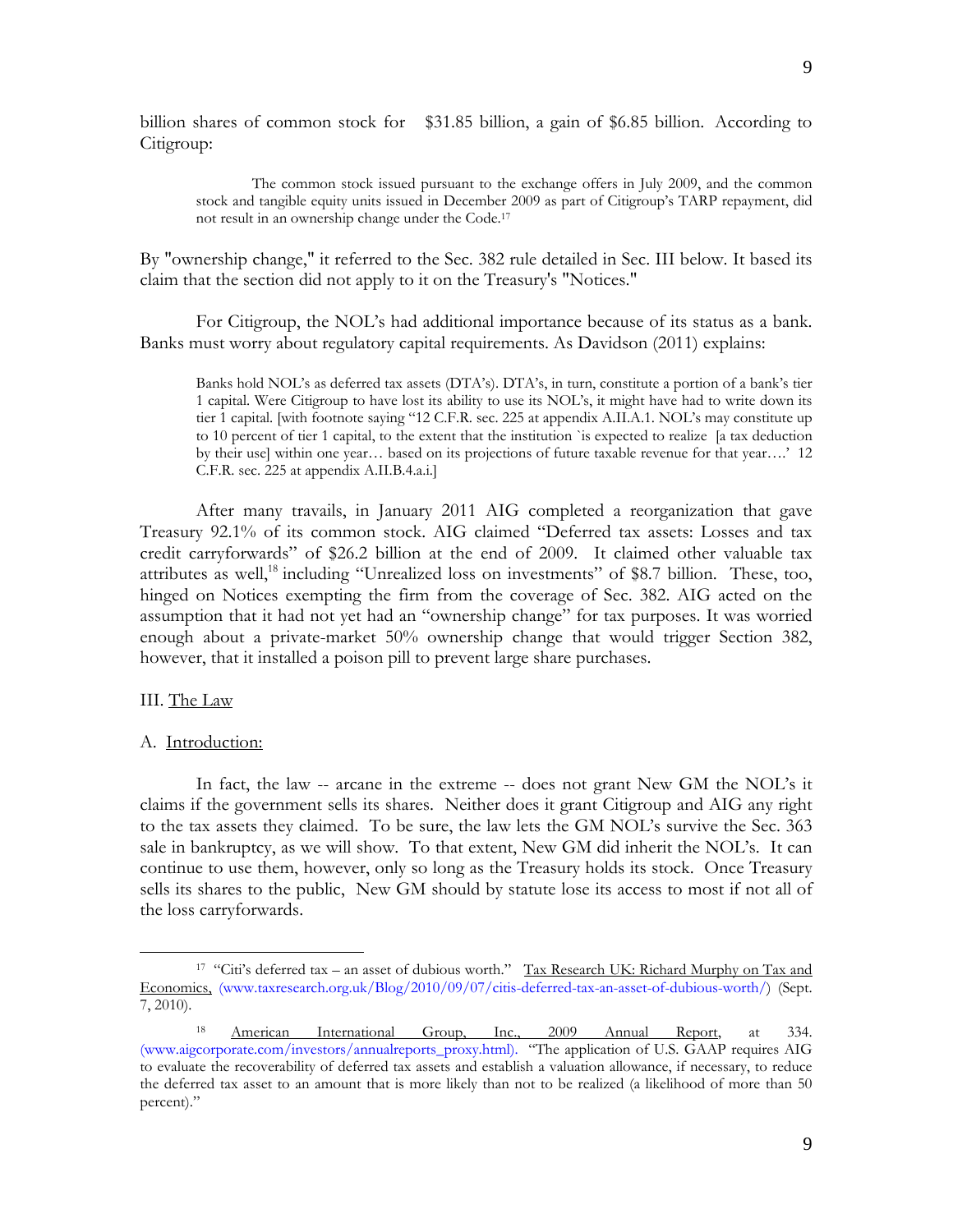New GM did claim the NOL's, and the Treasury concurred. For 2010, New GM has access to the losses because the government has not yet sold enough of its stock. But once it sells, New GM will be able to claim the losses only because the Treasury told it it could. Through a series of "Notices," it declared that the statutory limitations on the use of NOL's after a defined "ownership change" did not apply if the Treasury owned the stock. The statute itself did not differentiate between government and non-government owners. Nonetheless, as we will explain in detail later, Treasury wrote that New GM could continue to claim the NOL's after it sold its stock, and New GM happily deferred.

 First, however, we must go into how New GM could possibly acquire the NOL's in the first place. The law is massively opaque -- but that is the point. Precisely because the corporate tax rules are as complex as they are, the Administration could successfully deflect attention from what it did.

# B. Cancellation of Indebteness and Net Operating Losses:

1. The law as stated. -- (a) Cancellation of debt. Consider first the tax treatment of cancelled debt, relevant here because of the cancellation of Old GM's debt to the Treasury. Suppose a firm has debt outstanding. It negotiates with its creditors, and they agree to trade their debt claims for stock. The firm will have cancellation of indebtedness(COD)income equal to the difference between the face amount of the cancelled debt and the market value of the stock distributed (I.R.C. Secs. 61, 108(e)(8); U.S. v. Kirby Lumber Co., 284 U.S. 1 (1931)).

 Now suppose the firm is insolvent. If its creditors swap their claims for stock, under general tax principles it will have COD income. In fact, however, the Internal Revenue Code provides that what would otherwise be COD income will not constitute taxable income. Instead, under Sec. 108 of the code the firm will need to reduce the amount of its other "tax attributes" by the amount of the COD income excluded. Most relevant here, it will need to reduce the amount of its net operating losses (NOL's) by the amount of the excluded income. Given that \$1 of NOL would reduce net taxable income by \$1, this obviously leaves the firm (in many cases) in much the same position as if it had included the COD income all along (I.R.C. Sec.  $108(a)(1)(B)$ ,  $(b)(2)(A)$ ).

 Finally, suppose the firm is solvent, but files for reorganization under bankruptcy. If as part of its bankruptcy reorganization the creditors swap their claims for stock, the result (for purposes here) is the same as if the firm were insolvent. Under Sec. 108, it can exclude the COD from income, but must offset the excluded amount against its NOL's (I.R.C. Sec.  $108(a)(1)(A), (b)(2)(A).$ 

(b) Tax reorganizations. Many reorganizations under the bankruptcy code also constitute "reorganizations" under the tax code. If but only if a transaction qualifies as a "reorganization" under the tax code, a firm that takes the assets of another firm may also take its NOL's. Note that although both the bankruptcy and the tax codes use the term "reorganization," the word refers to different concepts in each. Those concepts are not interchangeable.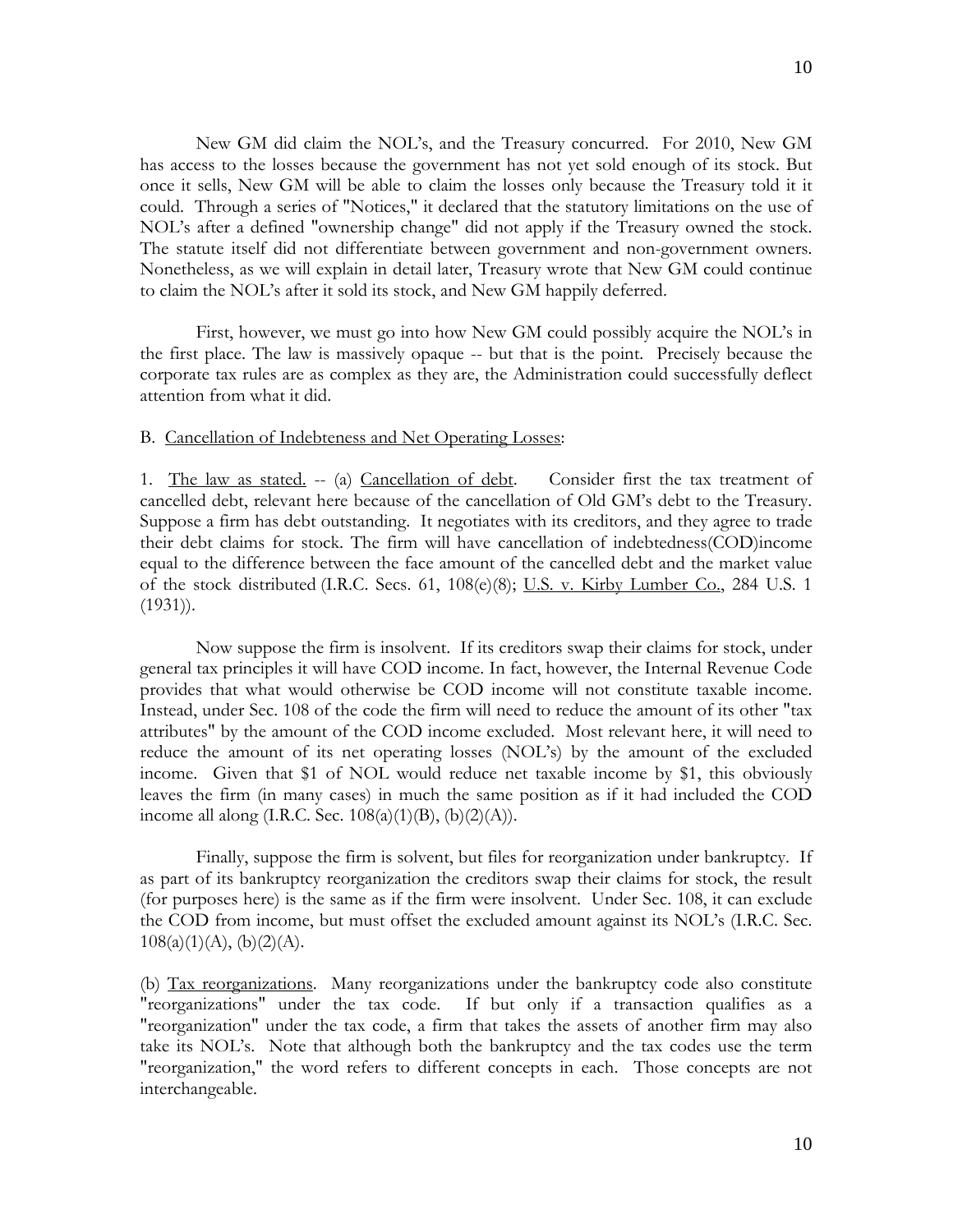In general, reorganizations in bankruptcy are "G reorganizations" under the tax code -- meaning that they fall under Sec. 368(a)(1)(G) of the Internal Revenue Code:

[A] transfer by a corporation of all or part of its assets to another corporation in a title 11 or similar case; but only if ... stock or securities of the corporation to which the assets are transferred are distributed in a transaction which qualifies under section 354, 355, or 356.

 Note two points relevant here. First, "Section 363 sales" occur in a "title 11 or similar case." "Title 11" (not "Chapter 11") refers to the Bankruptcy Code, and "section 363" refers not to Sec. 363 of the tax code but to Sec. 363 of the Bankruptcy Code. As a result, if a "debtor in possession" (a bankruptcy concept) sells its assets under Sec. 363 it sells its assets in a Title 11 case. The court of In re Motors Liquidation Co., 430 B.R. 65 (S.D.N.Y. 2010) explicitly indicated that a Sec. 363 sale (indeed, exactly the GM sale at issue here) could constitute a qualifying G reorganization. This is the position the Treasury has long taken as well (e.g., in Ltr 8503064 (Oct. 24, 1984); Ltr 8521083 (Feb. 27, 1985)).

Second, Sec. 354 of the tax code requires merely that some security holders (not only security holders) of the old firm receive "stock or securities" of the new firm. I.R.C. Sec. 354(a) provides:

 No gain or loss shall be recognized if stock or securities in a corporation a party to a reorganization ... are ... exchanged solely for stock or securities in ... another corporation a party to the reorganization.

 Suppose the creditors to the old firm include both long-term bond holders and trade creditors. Suppose both receive stock in the new firm. The former held "securities" in the old firm, but the latter did not (bonds are securities, trade credit is not). For at least three decades, the Treasury has taken the position that the transaction qualifies under Sec. 354 even though some of the stock goes to creditors who did not hold securities. Instead, it has argued that a transaction qualifies under Sec. 354 if at least one of the old firm creditors who received stock in the transaction held a security of the old firm.<sup>19</sup>

(c) Net operating losses. Only in a qualifying tax reorganization will a firm that acquires the assets of another also acquire its NOL's. Suppose again that a firm induces its creditors to swap their claims for stock. Suppose further that some NOL's remain after the Sec. 108 adjustments detailed earlier.

 Generally, if a debt-for-stock swap occurs as part of a transaction in which a firm sells its assets to another firm, the acquiring firm will not obtain its NOL's too. After all, the losses are specific to the selling firm. The acquiring firm buys the seller's assets, but it does not -- indeed, legally could not -- buy its "tax losses." Conceptually, these tax attributes describe the financial characteristics of a firm; they are not "things" that firms can buy and sell.

1

<sup>&</sup>lt;sup>19</sup> E.g., Com. Rep. to the Bankruptcy Tax Act of 1980; Ltr 8503064 (Oct. 24, 1984); Ltr 8521083 (Feb. 27, 1985); see generally Pickerill (2009)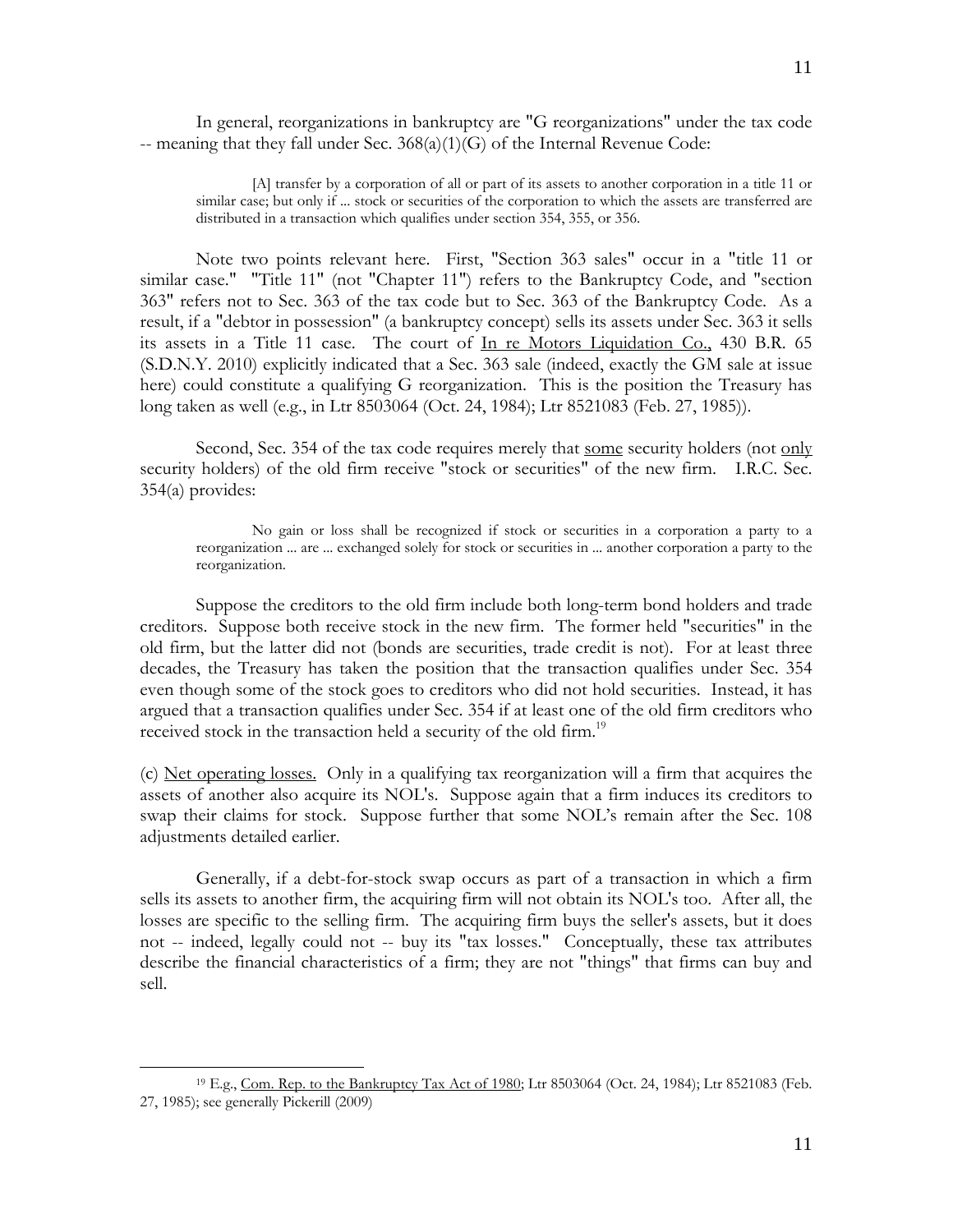Under Sec. 381 of the tax code, however, if one firm buys the assets of another firm in a qualifying tax "reorganization," it also acquires its NOL's. More specifically, Sec. 381(a) provides:

 In the case of the acquisition of assets of a corporation by another corporation ... in a transfer to which section 361 ... applies, but only if the transfer is in connection with a reorganization described in subparagraph  $\dots$  (G) of Section 368(a)(1), the acquiring corporation shall succeed to  $\dots$  the items described in subsection (c) of the ... transferor corporation ...

 Note two observations. First, if a firm exchanges its assets for stock as part of a G reorganization, Sec. 361 will apply to the exchange. In turn, that section specifies that the two firms recognize no gain or loss on the transaction. Second, Sec.  $381(c)(1)$  lists "net operating losses." Provided the debt-for-stock swap occurs in a G reorganization, an acquirer takes the seller's NOL's along with its assets.

2. The law applied to GM. Now turn to the reorganization of GM. Insolvent, GM filed for reorganization in bankruptcy court in the Southern District of New York. It sold its assets to a newly formed corporation (New GM) in a Sec. 363 sale. In exchange, it received stock in the new firm which it distributed to its bond holders and other creditors.

 Absent Sec. 108, GM would have had COD income equal to the difference between the amount of its debt and the value of the stock it distributed. We will see next, however, that in bankruptcy the rule may be different.

C. Change in Control:

1

1. The law as stated. A firm that buys another firm's assets in a G reorganization cannot necessarily use the transferor's NOL's immediately. To limit "trafficking" in tax losses, Sec. 382 of the tax code limits a firm's ability to use the NOL's of a "loss corporation" that it buys (defined at Sec. 382(k)). The limits apply whenever the stock owned by shareholders holding 5 percent or more in the loss corporation increase by 50 percentage points within a three-year period.<sup>20</sup> And these limits then restrict the amount of the NOL's that the firm can use to a "section 382 limitation" amount:

The section 382 limitation for any post-change year is an amount equal to --

- (A) the value of the old loss corporation, multiplied by
- (B) the long-term tax-exempt rate.

Consider how this 382 scheme works. Suppose first that a solvent firm not in bankruptcy convinces its creditors to swap their debt claims for stock. It will recognize COD income. It will apply its NOL's against that income. And if any NOL's remain, then - - if the stock held by 5 percent shareholders increases by at least 50 percentage points -- the firm will be able to use only the product of its earlier value and the long-term tax-exempt rate (I.R.C. Sec. 382(b)(1)).

<sup>&</sup>lt;sup>20</sup> I.R.C. Sec. 382(g)(1), (i). A shareholder is a 5 percent shareholder if he holds more than 5 percent either before or after the ownership change. Id., at Sec. 382(g)(2)(B).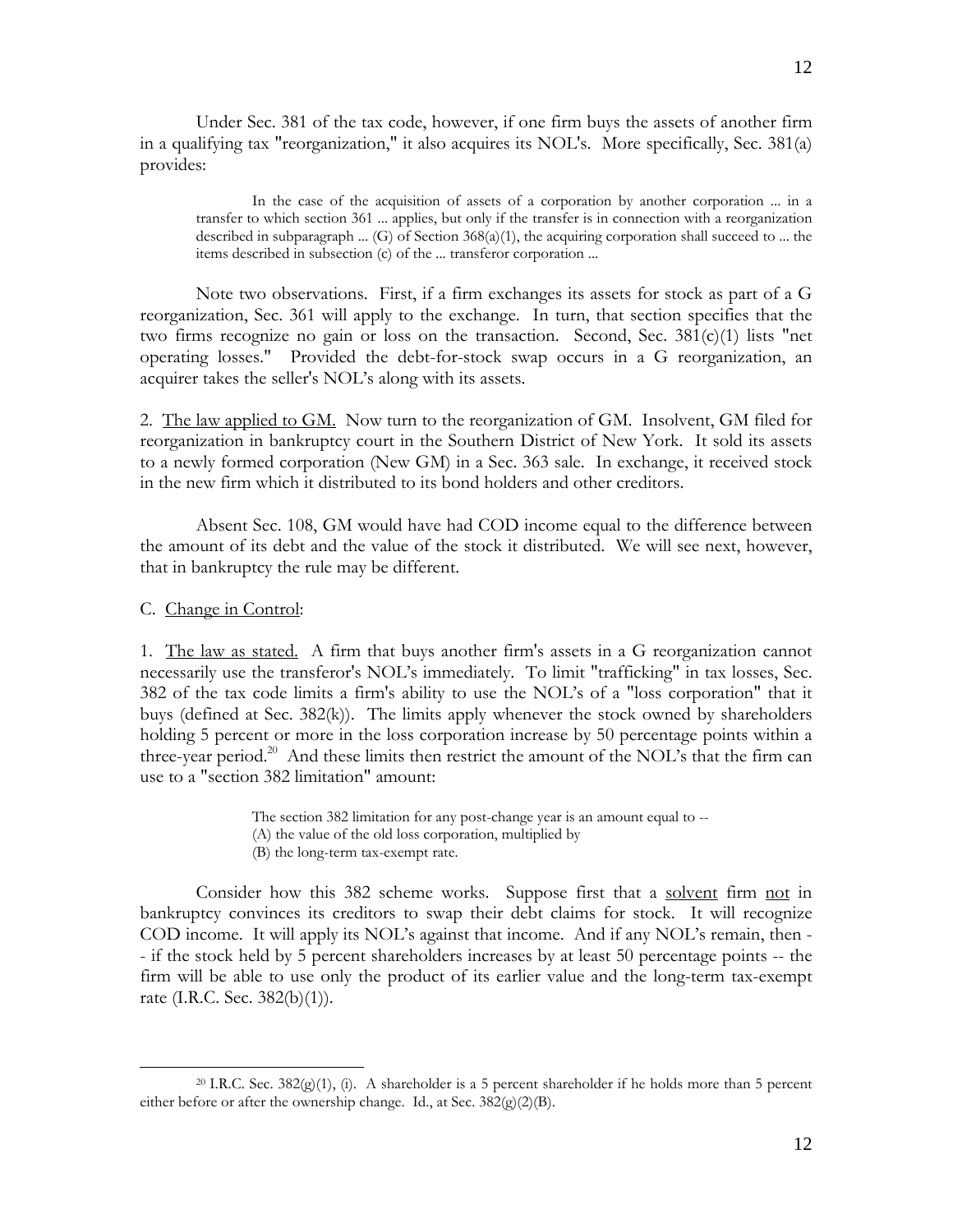Suppose second that a firm convinces its creditors to swap their claims for stock in a bankruptcy proceeding. As noted earlier, under Sec. 108 it will not recognize its COD as income but will reduce the amount of its NOL's by the amount of that excluded COD. Importantly, under some circumstances Sec. 382 will not thereafter limit its ability to use its NOL's even if there has been a Sec. 382 change in control. Instead, Sec. 382(l)(5) states that the limits do not apply if (a) the transaction occurs in a title 11 case and (b) "the shareholders and creditors of the old loss corporation ... own ... stock of the new loss corporation" equal to at least 50 percent (I.R.C. Sec. 382(l)(5)) Potentially, NOL's could (only "could" -- even under (l)(5) the NOL's do not necessarily live) survive bankruptcy proceedings in full.

 Suppose third that an insolvent firm does not file for bankruptcy, but still induces its creditors to swap their debt claims for stock. Absent more, according to Sec. 382 its NOL's will disappear. They will disappear because the firm can thereafter only use a portion of its earlier value ("the value of the old loss corporation") -- and Sec. 382 defines that earlier value as "the value of the stock" of the insolvent corporation  $(I.R.C.$  Sec.  $382(e)(1))$ . Because the firm was insolvent, its stock was worth nothing (or nearly nothing). The product of the "value of the old loss corporation" and the "long-term tax-exempt rate" will fall to zero, and the NOL's will disappear.

Finally, suppose an insolvent firm does not meet Sec. 382(1)(5)'s 50-percent test. Provided it negotiates its debt-for-stock swap within a bankruptcy filing, under Sec. 382(l)(6) it may add to the value of the firm used to calculate the amount of annual useable NOL's the value created by cancelling the creditors' claims. It can use each year, in other words, a proportional share not just (i) of the value of the pre-reorganization firm but (ii) of that value plus any value attributable to the debt cancellation (I.R.C. Sec. 382(l)(6)).

 2. The law applied to GM. -- After its Sec. 363 sale, the creditors of Old GM owned 100 percent of the stock of New GM. Under Sec. 382(l)(5), all of its NOL's may have survived. If the old creditors obtained less than 50 percent of the stock of New GM, then under Sec. 382(l)(6) New GM would have been able to use only an amount of NOL's calculated by adding the value of the cancelled debt to the value of Old GM.

# D. Later Control Shifts:

 1. The Sec. 382 dilemma. -- Even for New GM, however, Sec. 382 created a risk. First, suppose that New GM tried to avoid the limits on its NOL's through Sec. 382(1)(5). If within two years of the reorganization, the stock owned by any set of 5 percent shareholders increased by 50 percentage points, then the NOL's disappeared. Subsec.  $(l)(5)$ couples its apparent generosity with a draconian penalty: if a firm meets the terms of  $(1)(5)$  it potentially enjoys the NOL's without the standard Sec. 382 reduction, but if it then shifts ownership within two years it loses those NOL's entirely.

Second, even if New GM does not claim the Subsec. (1)(5) benefit, it still jeopardizes much of its NOL's if ownership changes. Suppose New GM claimed the benefit of Subsec. (1)(6) instead. If within three years the stock owned by 5 percent shareholders increases by 50 percentage points, then the firm will be able to use only the "section 382 limitation" amount.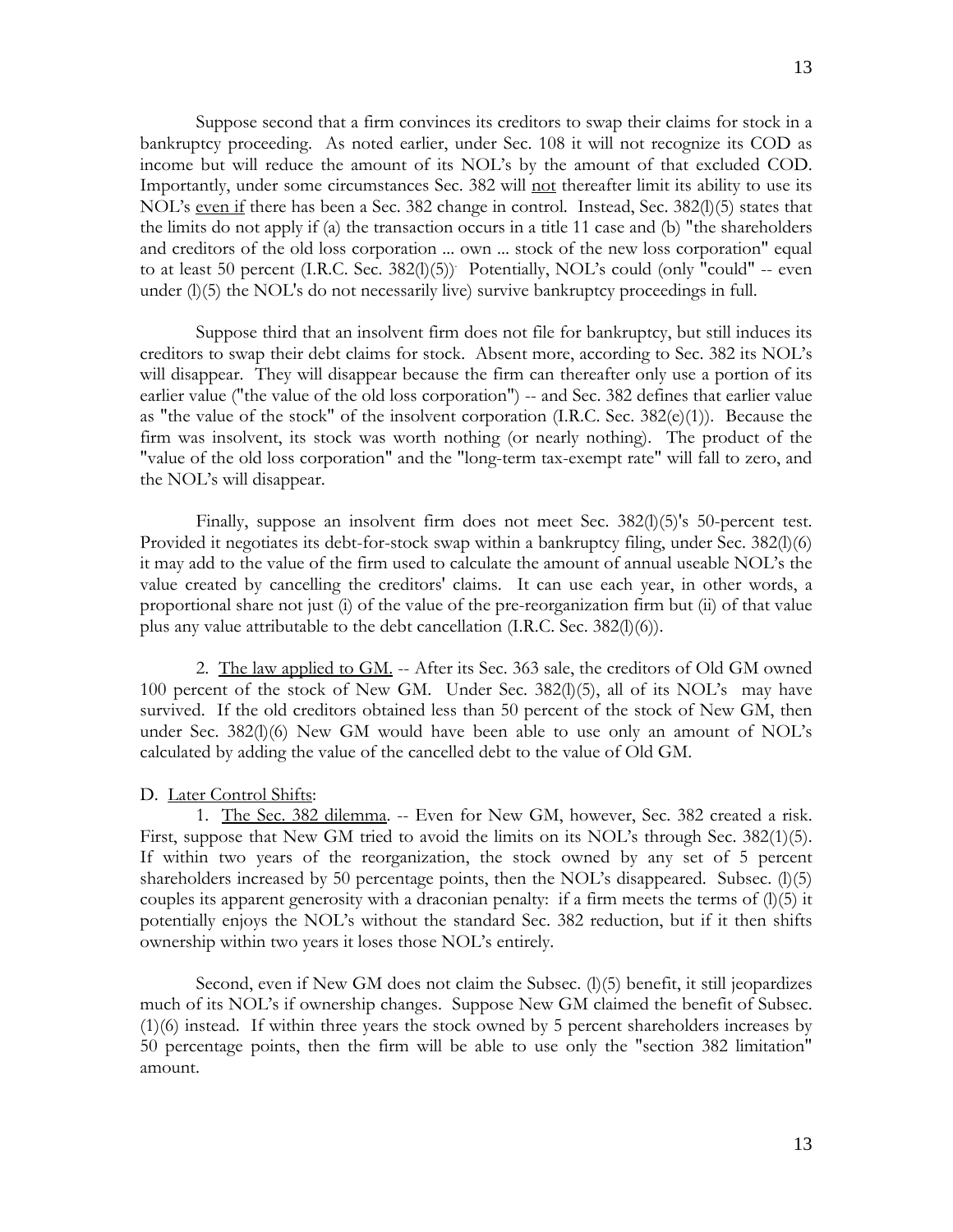The problem for New GM lay in the fact that it exited its G reorganization with the U.S. government holding 61 percent of its stock. If the government recovers its investment by selling all of that stock within 2 (for Subsec.  $(l)(5)$ ) or 3 (for Subsec.  $(l)(6)$ ) years, it will probably cause a ownership change under the terms of Sec. 382. We say "probably" because we do not know how many other shareholders will trade during the same period. If it does trigger an "ownership change," it will either face the Sec. 382 limits to its NOL's under Subsec. (l)(6), or lose its NOL's entirely under Subsec. (l)(5).

 In November 2010 the Treasury did reduce its stake in GM from 61% to 33%. If Treasury, or any other large shareholder, transfers an additional 22% of the stock, GM will face the Sec. 382 limits on its net operating losses.

 The cases of AIG and Citigroup are even clearer. Already, the government has triggered an ownership change in both companies. The Treasury acquired a majority of AIG's stock, and it acquired enough of Citigroup's stock that combined with Citigroup's new capital issue it caused a 50% ownership change. Thus, by law both firms should lose their NOL's.

 2. The IRS Notices. -- If the Treasury lets a firm claim an NOL to which the law does not entitle it, Treasury merely gives the firm a gift. TARP does authorize Treasury to give gifts. As a result, the superficial choice would seem to be: if Treasury wants to enrich a firm, it can either give it money under TARP or let it take an extra NOL. Either way, it transfers funds from the public fisc to the firm.

 To give funds under TARP, however, Treasury must follow statutory guidelines. It must give its gifts in amounts and to firms and for purposes described by Congress in the legislation. When it unilaterally authorizes NOL's, by contrast, it escapes all those Congressional constraints.

 And that is exactly what the Treasury did: from 2008 to 2010, it issued a series of "Notices" exempting firms in specified industries from the statutory restrictions under Sec. 382 on the use of NOL's. The statute establishing TARP authorized Treasury to issue "regulations and other guidance" to implement it,<sup>21</sup> and Sec. 382(m) authorized it to issue the regulations necessary to implement Sec. 382.

 Treasury issued the first of these notices in mid-2008. Notice 2008-76 exempted from Sec. 382 the acquisition of stock of a loss corporation by the U.S. under the Housing and Economic Recovery Act of 2008.<sup>22</sup> The Notice covered Fannie Mae and Freddie Mac. Notice 2008-83 authorized banks to take certain deductions under 382(h).<sup>23</sup> Commonly called the "Wells Fargo Ruling," it was predicted to cost the government between \$105 to \$110 billion.<sup>24</sup> The Jones Day law firm estimated its cost at \$140 billion.<sup>25</sup> (As we will see,

 $\overline{a}$ 

<sup>&</sup>lt;sup>21</sup> Emergency Economic Stabilization Act of 2008, P.L. 11-0343, 122 Stat. 3765, Sec. 101(c)(5).

<sup>22</sup> Notice 2008-76, 2008-39 I.R.B. http://www.irs.gov/irb/2008-39\_IRB/ar01.html#d0e51 (September 29, 2008).

<sup>23</sup> Notice 2008-83, 2008-42 I.R.B. 905 (Sept. 30, 2008).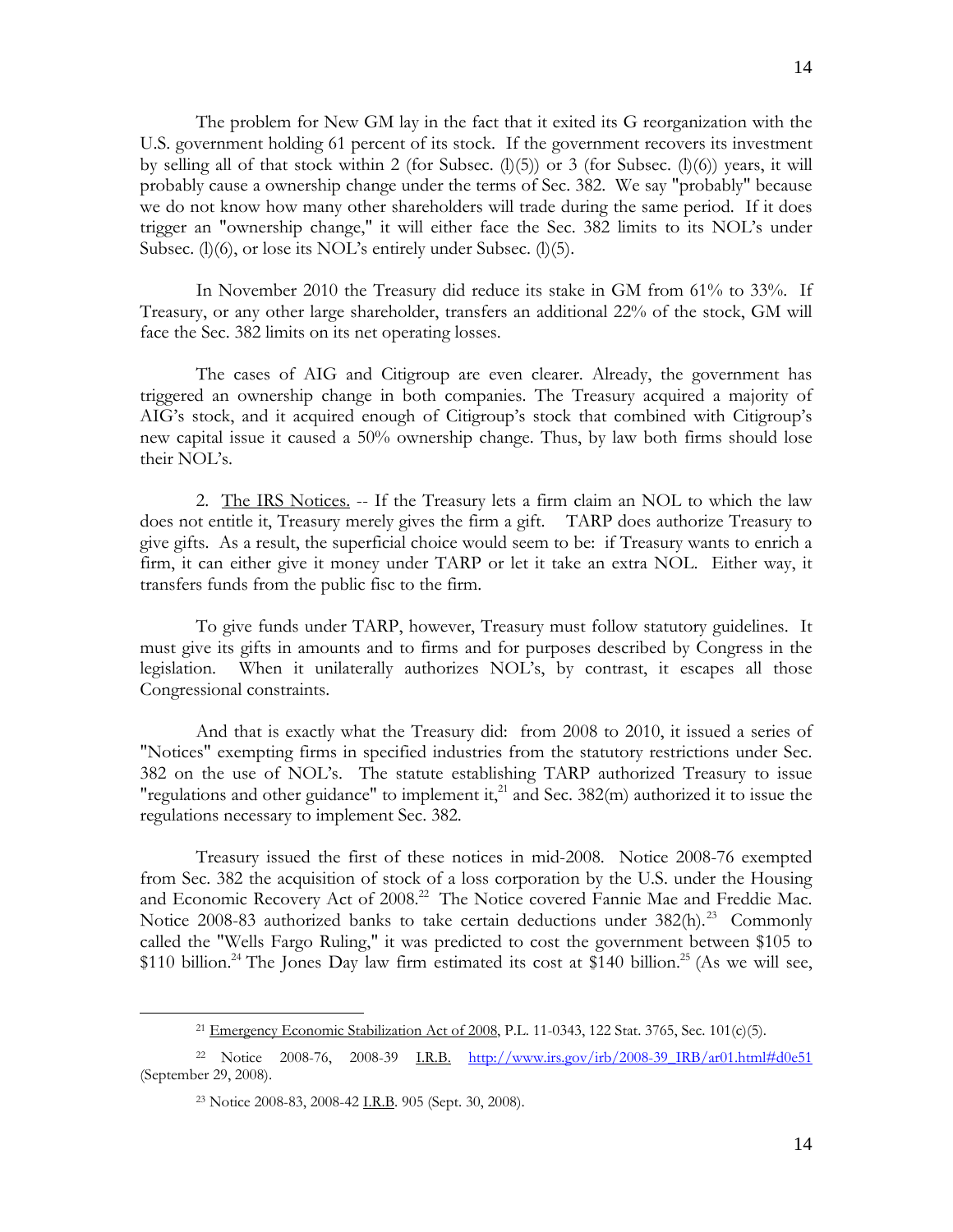this Notice was terminated, so the actual costs were much smaller.) In Notice 2008-84, the Treasury announced that it would not test for ownership changes on days when the U.S. owned a 50-percent interest in a loss firm.<sup>26</sup>

 Notice 2008-100 declared that an acquisition by Treasury of acquired stock in a loss corporation would not trigger the 382 limitations (2008-44. I.R.B. 1081). Since Treasury acquired New GM's Stock in a G reorganization qualifying under Sec. 382(l)(5), GM may have escaped the Sec. 382 limitations in its initial reorganization anyway. By contrast, firms like Citigroup and AIG were not G reorganizations.

Notice 2009-14 of Feb. 17, 2009 purported to "amplify" 2008-100 (2009-7 I.R.B. 516). In fact, it explicitly covered the auto industry, and provided that the Treasury's initial acquisition would not trigger the Sec. 382 limitations (again -- given that GM used a G reorganization, ultimately it would not need the assurance 2009-14 offered). Notice 2009-38 continued in much the same vein.<sup>27</sup>

 Only in January 2010 -- half a year after GM's Sec. 363 sale -- would the Treasury tackle the firm's real Sec. 382 problem: what happens when Treasury sells its stock? To resolve this question, January 11th's Notice 2010-2 changes the law in two crucial ways (www.irs.gov/irb/2010-02\_IRB/ar09.html). First:

 For purposes of measuring shifts in ownership by any 5-percent shareholder on any testing date occurring on or after the date on which an issuing corporation redeems stock held by Treasury that had been issued to Treasury pursuant to the Programs ..., the stock so redeemed shall be treated as if it had never been outstanding.

 Picture the problem. Rather than sell its shares to other investors, the Treasury might sell its shares back to the firm. If it did so, the percentage held by the other investors would -- necessarily -- rise. In Notice 2010-2, the Treasury declared that the increase would not trigger Sec. 382. Second:

 If Treasury sells stock that was issued to it pursuant to the Programs ... and the sale creates a public group ("New Public Group"), the New Public Group's ownership in the issuing corporation shall not be considered to have increased solely as a result of such a sale.

 $\overline{a}$ 

27 Citation.xxx

<sup>24</sup> Robert Willens, writing in the Washington Post, (www.washingtonpost.com/wpdyn/content/article/2008/11/09/AR2008110902155\_3.html).

<sup>&</sup>lt;sup>25</sup> The law firm backtracked some months later to defend the Notice strongly and say that it was "quite modest" and "not a significant tax subsidy." See Jones Day, Revisiting Notice 2008-83, (www.jonesday.com/newsknowledge/publicationdetail.aspx?publication=5711). Jones Day had estimated the Wells Fargo merger alone to have benefitted by some \$25 billion. The original Jones Day article was taken down from the web, but it is quoted in *Washington Post*, (www.washingtonpost.com/wpdyn/content/article/2008/11/09/AR2008110902155\_3.html). Just one other merger, PNC's acquisition of National City, benefited by an estimated 5.1 billion dollars. See "PNC Stands to Gain From Tax Ruling; Acquisition of National City Will Bring Billions in Deductions, Experts Say," Wall Street Journal, October 30, 2008.

<sup>26</sup> Citation.xxx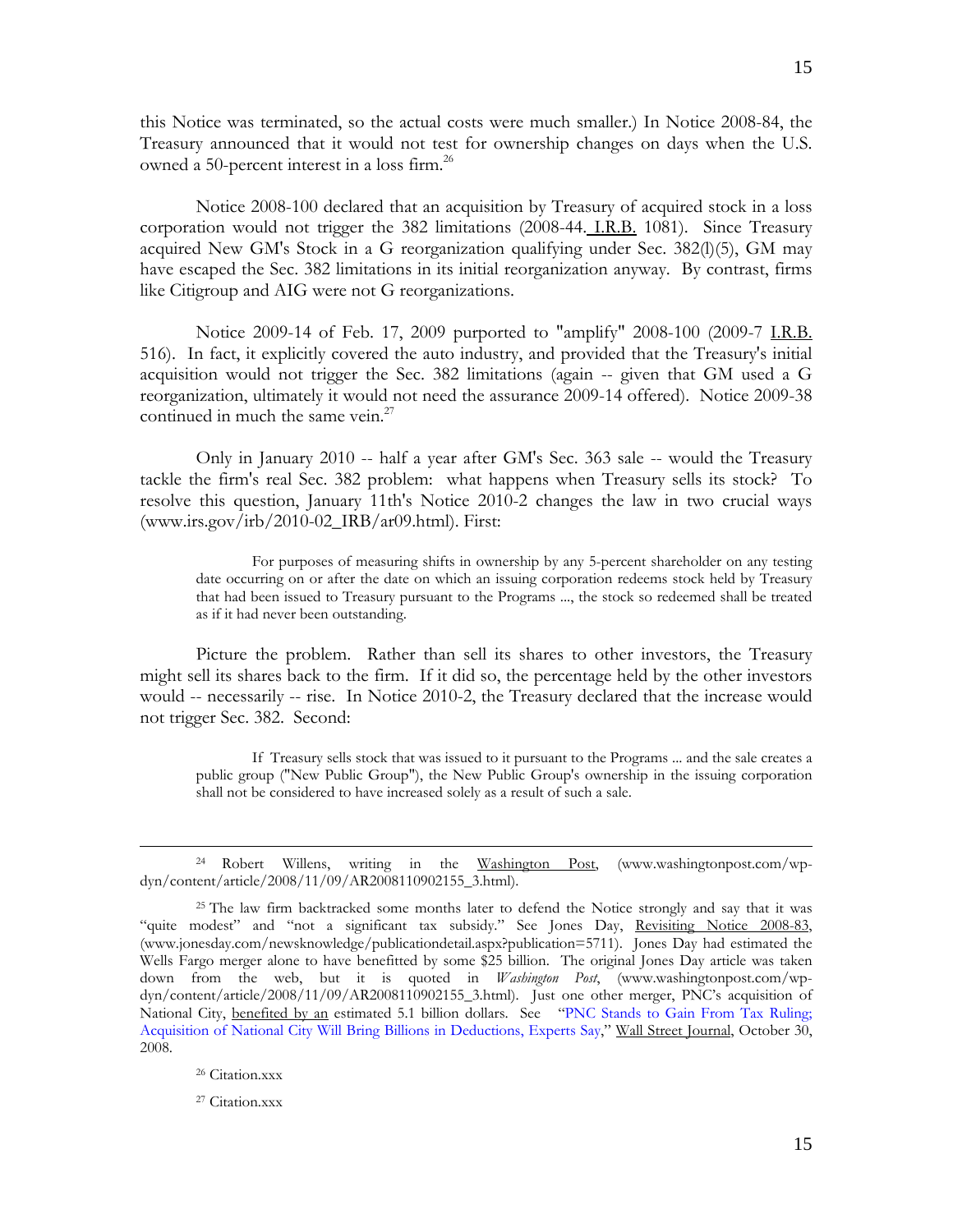Even if the Treasury sells its shares to the public, the sale will not trigger Sec. 382. Thus, in Notice 2010-2, the Treasury finally addressed New GM's Sec. 382 problem.

3. The statutory amendment. -- But could the Treasury legally issue Notice 2010-2? Could it legally issue any of these Sec. 382 notices?

 Congress in its legislation objected to some of what Treasury did, validated some, and left most notices unaddressed. The issues of the Treasury's TARP-related Sec. 382 Notices came up in the American Recovery and Reinvestment Tax Act of 2009 (the "Stimulus Bill").

 First, the Conference Committee added a provision to the tax code, Sec. 382(n)(1), to exempt from Section 382 advances of TARP funds which had an explicit requirement for a restructuring plan (neither the original House nor the original Senate version had anything like this--- see U.S. Government, conference report(2009) at 560-561:

The limitation contained in subsection (a) shall not apply in the case of an ownership change which is pursuant to a restructuring plan of a taxpayer which—

 (A) is required under a loan agreement or a commitment for a line of credit entered into with the Department of the Treasury under the Emergency Economic Stabilization Act of 2008, and

(B) is intended to result in a rationalization of the costs, capitalization, and capacity with respect to the manufacturing workforce of, and suppliers to, the taxpayer and its subsidiaries.

 (2) SUBSEQUENT ACQUISITIONS.—Paragraph (1) shall not apply in the case of any subsequent ownership change unless such ownership change is described in such paragraph.

The same auto-industry Sec.382 exemption (but explicitly for auto companies) had been proposed in December 2008 in a bailout bill that passed the House and was supported by Republican President Bush but was killed by Senate Republicans.<sup>28</sup>

 Second, the Act authorized the Wells Fargo notice as far as bank mergers that happened before January 16, 2010, but not afterwards. The drafters explained that Congress did this because it found Treasury's various TARP notices outrageous but thought it should save taxpayers who relied on them anyway. The drafters continued: $^{29}$ 

Congress finds as follows:

 $\overline{a}$ 

(1) The delegation of authority to the Secretary of the Treasury, or his delegate, under section 382(m) does not authorize the Secretary to provide exemptions or special rules that are restricted to particular industries or classes of taxpayers;

<sup>&</sup>lt;sup>28</sup> "Auto bailout dies in Senate: Big 3 could opt for bankruptcy after a late compromise attempt fails to satisfy<br>GOP opponents." <u>Los Angeles Times, December 12, 2008</u> GOP opponents." Los Angeles Times, December 12, (http://articles.latimes.com/2008/dec/12/business/fi-autobailout12). "Grab Coveted Losses, Buy a Car Company The Auto-Industry Bailout Is stalled, but here's an opportunity to secure highly sought-after net operating losses in an acquisition," CFO.com, December 12, 2008 (www.cfo.com/article.cfm/12793360?f=related).

<sup>29</sup> P.L. 111-5 (American Recovery and Reinvestment Tax Act of 2009) (paragraph indentation added). P.L. 111-5, section 1261.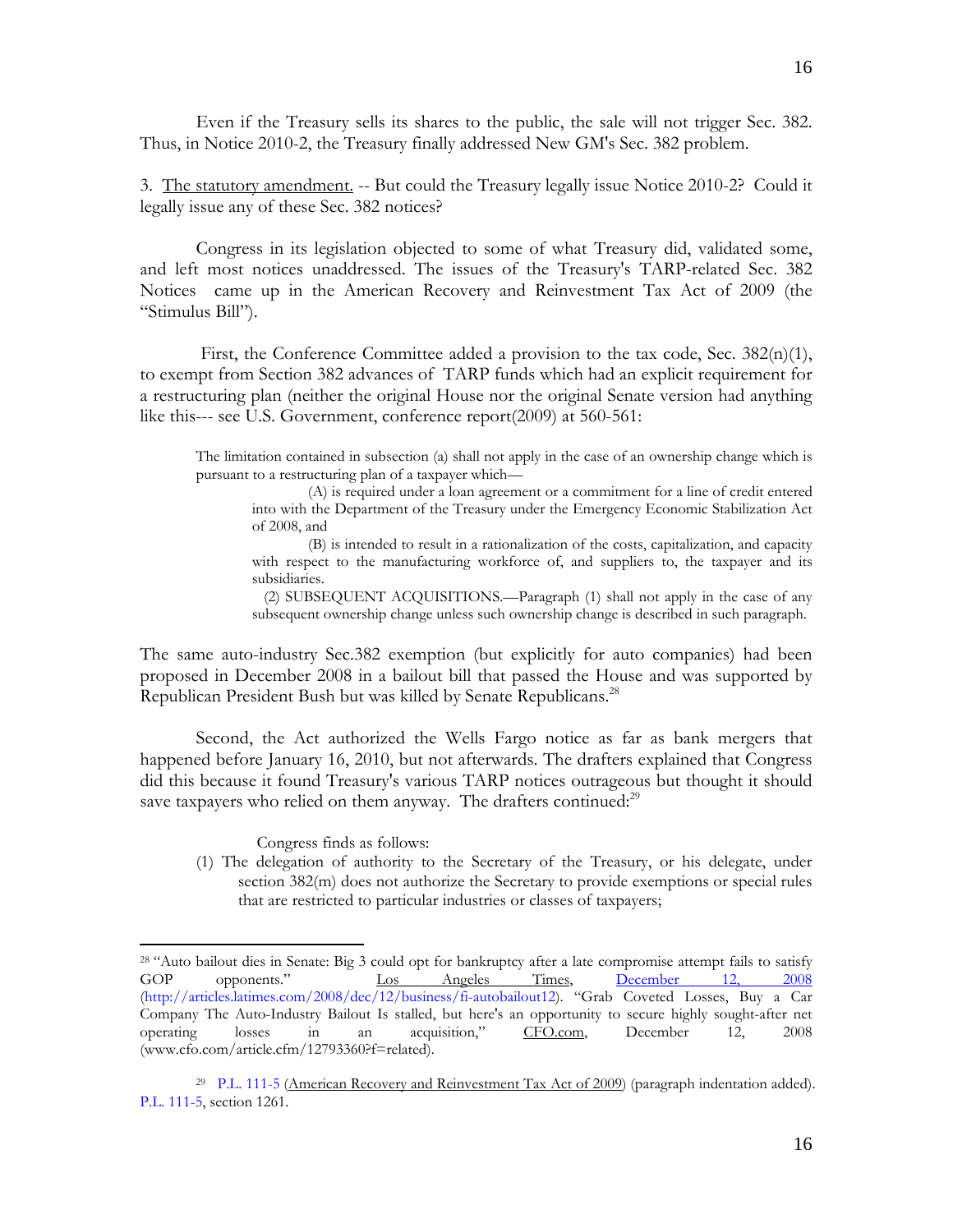- (2) Internal Revenue Service Notice 2008-83 is inconsistent with the congressional intent in enacting such section 382(m);
- (3) the legal authority to prescribe Notice 2008-83 is doubtful;
- (4) however, as taxpayers should generally be able to rely on guidance issued by the Secretary of the Treasury, legislation is necessary to clarify the force and effect of Notice 2008- 83 ....

4. Notice 2010-2. -- Now return to Notice 2010-2, and ask the obvious question: given Sec.382(n), why did Treasury issue the Notice? It did so because Subsec.(n) did not cover a sale by the Treasury to the public. Subsec. $(n)(1)(A)$  may have covered the Treasury's initial stock acquisition. After all, the Treasury took its equity interest as part of its TARP investment, so perhaps it "required" the stock "under a loan agreement." Ironically, however, Treasury did not need Sec.382(n) for GM -- since GM restructured itself as a taxfree G reorganization. And Sec.382(n) was not applicable to the purchases of equity in Citigroup and AIG, because they were financial firms, not manufacturers.

Subsec.382(n)(1) did not protect GM from Treasury's re-sale of the the stock it acquired. When Treasury lent GM the money, it did not "require" its own re-sale under the loan agreement. It would be an odd agreement that required the lender to sell any stock it obtained. And if it did not require the re-sale, then Sec.  $382(n)(1)$  did not exempt Treasury's sale of its shares to the public from the Sec. 382 limitations.

 This put Treasury in a bind. Congress claimed not to like the way the Treasury helped the financial institutions. It declared that it had not authorized Treasury to issue the Notices it did.<sup>30</sup> But absent a Notice, Treasury would trigger the Sec. 382 limitations at GM when it sold its stock.

 Apparently, Treasury responded: "Congress won't mind." To move \$18 billion to New GM, it needed to be able to assure the firm and its investors that GM would continue to have access to the accumulated losses after Treasury sold its stock. Sec. 382(n) did not offer that assurance. Through Notice 2010-2, Treasury offered it anyway.

# IV. Rationale, Deference, and Reliance:

## A. A Rationale for the Notices?

 $\overline{a}$ 

 Treasury does not explain why the Notices promote the policy behind Sec. 382. Beth Davidson (2011) nicely lays out the case Treasury might have made (without endorsing it; she later gives the counterargument too):

Section 382(m) gives the Secretary authority to issue regulations "necessary or appropriate to carry out the purposes of" section 382, so one must look to the purpose of section 382.

<sup>30</sup> Although Congress spoke sternly in the Stimulus Bill of how the Wells-Fargo Notice infringed on its authority as legislature, it made no comment on the other dubious notices that Treasury had issued by February 2009. A footnote on p. 560 of the Stimulus Bill conference report (U.S. Congress, 2009) mentions the Treasury Notices 2008-39, 2008-100 and 2009-14 without commenting on their validity.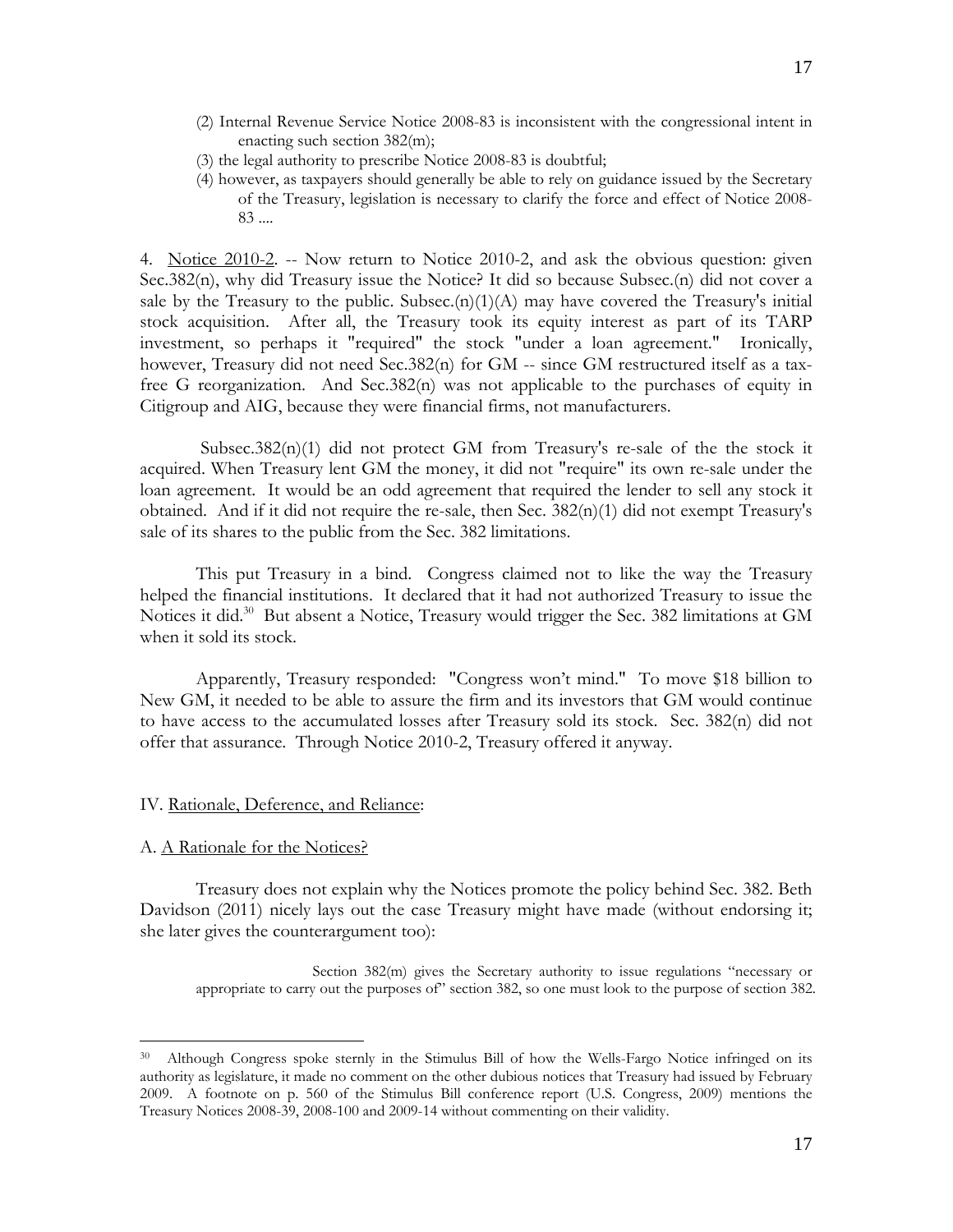As a broad matter, section 382 is meant to prevent the trafficking in losses and to preserve "the integrity of the carryover provisions," which perform an "averaging function by reducing the distortions caused by the annual accounting system." More specifically, Congress was concerned with matching items of income and loss.

The TARP Guidance did not violate these principles by trafficking in losses, in the generally understood meaning of the phrase. The government did not acquire shares in these banks in order to use their loss carryforwards; it did so to stabilize the financial sector. Looking beyond the acquirer's motives, because the government does not pay taxes, it is not even capable of trafficking in losses in the traditional sense. The TARP Guidance also did not violate the integrity of the carryover provisions. Losses created by TARP banks remain with the bank – they will only be used to offset income of that bank. When shares are sold to the public, the guidance was careful to limit its application to buyers in the public group. This prevents another corporation from acquiring the bank to use its NOL's. Losses of a TARP bank will not be able to be used by any other institution by means of a TARP-related acquisition. From the perspective of avoiding the trafficking in losses and maintaining the integrity of the carryover provisions, the TARP Guidance were "appropriate to carry out the purposes of" section 382. [footnotes omitted]

 This is unsatisfactory. The Treasury does not pay taxes, but the other investors in New GM do. For them, the ability to invest in a company that earns its income tax-free for the indefinite future is a major advantage.

 What is more, the purpose behind a section does not matter when its language is clear. Sec. 382 routinely covers transactions not motivated by tax avoidance, and the Treasury does not exempt them from the section by appealing to "purpose". Sec. 382 covers non-abusive transactions because it is, at root, a "prophylactic rule." By their very nature, prophylactic rules cover transactions one would not necessarily cover if "purpose" were all that mattered.

 That the government buys stock does not itself imply that different ownership change rules should apply. The U.K., for example, imposes a rule similar to Sec. 382. It does not make special allowance for government-owned stock. As KPMG explained:

 The UK tax code contains similar provisions preventing the carry forward of losses following a 50 percent or more ownership change, but only when there is a 'major change in the nature or conduct of the trade' within three years of the change of ownership. But, in contrast to the position in the US, the acquisition of shares by the UK government does count in measuring whether there has been an ownership change.<sup>31</sup>

 The U.S. statute does not exempt government-owned stock, and neither does the U.K.'s.

 Ultimately, tax benefits did play a major role in these transactions. By letting New GM keep NOL's to which it was not legally entitled, Treasury gave the firm (and its owners, including the UAW) \$18 billion more in assets. Had the Administration tried to give GM \$18 billion forthrightly, voters might have complained. By hiding the gift in an obscure tax section, it reduced that electoral scrutiny. But the investors who bought New GM shares

 $\overline{a}$ 

<sup>31</sup> KPMG, Frontiers in Tax: People thinking beyond borders in Financial Services, at (www.kpmg.com/Global/en/IssuesAndInsights/ArticlesPublications/Pages/Frontiers-in-Tax-Peoplethinking-beyond-borders.aspx (July 2010).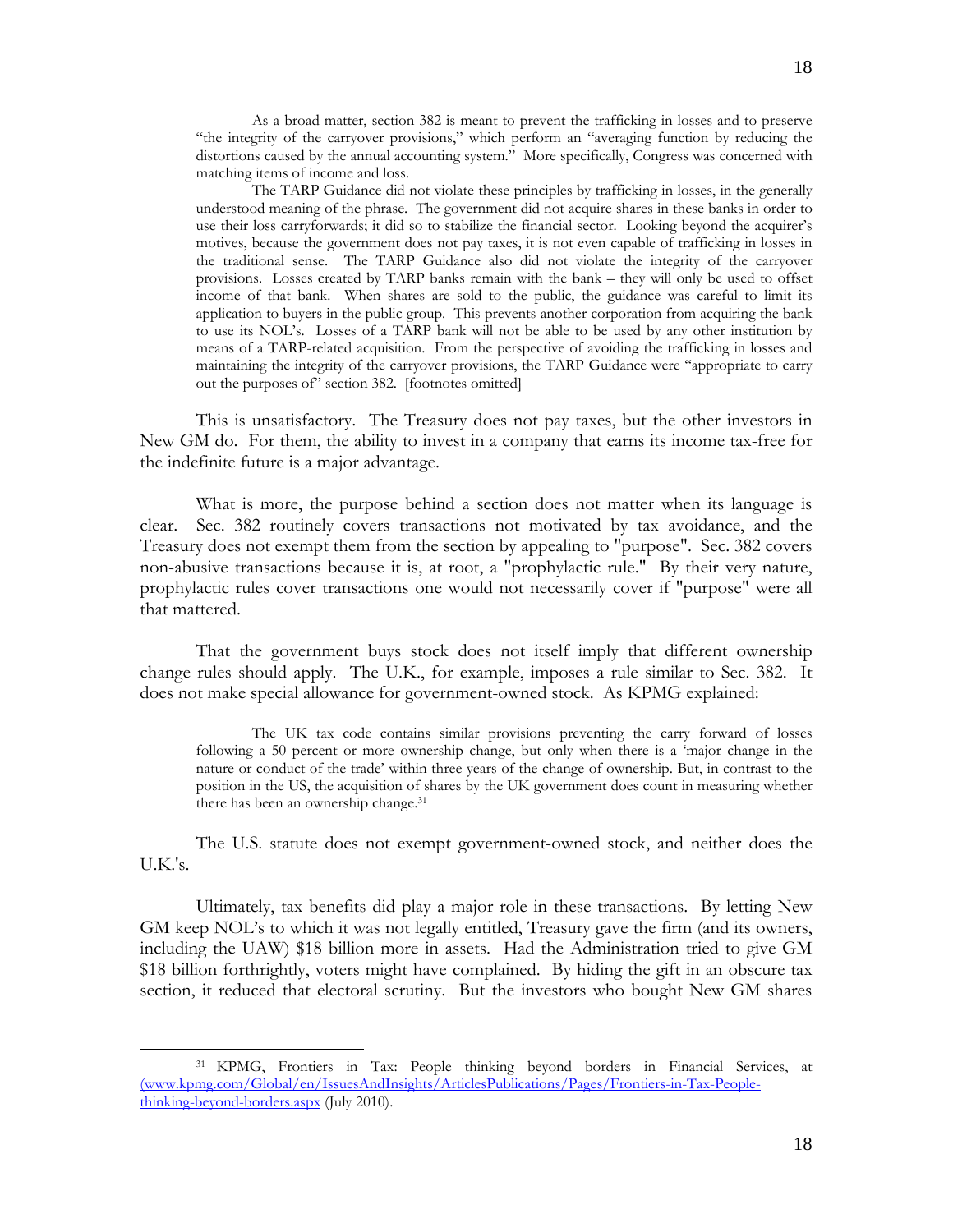noticed. They paid a higher price than they otherwise would have paid.<sup>32</sup> And necessarily, the UAW, the government of Canada, and the former bondholders also noticed.

## B. Court Deference:

 $\overline{a}$ 

 The executive branch continually interprets statutes as it issues regulations. Courts do too, and often make interpretations that outsiders such as ourselves consider ridiculous. It is generally accepted that courts should be allowed to have the final word in interpretation nonetheless. Could it be that the executive branch, in interpreting tax law, similarly has the final word? In fact, courts have ruled it does not, a sensible rule. Courts do defer to executive branch interpretations of statutes in many circumstances, but not in those like the TARP Notices.

 On January 11, 2011, the U.S. Supreme Court made clear in Mayo Foundation v. U.S., 131 S. Ct. 704 (2011), that courts should treat tax regulations just like any other regulations. The case concerned a statute that exempted students from FICA withholding. In 2004, the Treasury promulgated regulations under which medical residents were not students. The Mayo Clinic challenged the regulation, and the Court held it valid. Courts should treat tax regulations like any other, it explained.

Under the well-known "Chevron" rule by which it sometimes defers to executive agencies (Chevron U.S.A. Inc. v. Natural Resources Defense Council, 467 U.S. 837 (1984)), explained the Supreme Court, courts should first ask whether Congress had "directly addressed the precise question at issue". If not, then they should defer to the agency unless the rule was "arbitrary or capricious in substance, or manifestly contrary to the statute."(Mayo, p. 711). It would not, the Court explained, "carve out an approach to administrative review good for tax law only. ... The principles underlying our decision in Chevron apply with full force in the tax context" (p. 713).

 Nonetheless, this deferential standard applies only when Congress intended to delegate to the agency, and the agency followed standard rule-making procedures. Continued the Court (p. 714):

We have explained that "the ultimate question is whether Congress would have intended, and expected, courts to treat [the regulation] as within, or outside, its delegation to the agency of 'gapfilling' authority." [Long Island Care at Home, Ltd. v. Coke, 551 U.S. 157, 173 (2007)]. In the *Long Island Care* case, we found that *Chevron* provided the appropriate standard of review "[w]here an agency rule sets forth important individual rights and duties, where the agency focuses fully and directly upon the issue, where the agency uses full notice-and-comment procedures to promulgate a rule, [and] where the resulting rule falls within the statutory grant of authority."

 Notice 2010-2 fails both of those requirements. First, Congress expressly declared that it did not intend to delegate this authority to Treasury. Notice 2010-2 applied only to financial institutions, automobile companies, and other specific TARP recipients. Yet "section 382(m) does not authorize the Secretary to provide," Congress announced in its Committee Report, "special rules that are restricted to particular industries or classes of

<sup>&</sup>lt;sup>32</sup> Note that this reduces the net cost to the government of the Notice -- since the Treasury will be able to re-sell its shares at a higher price.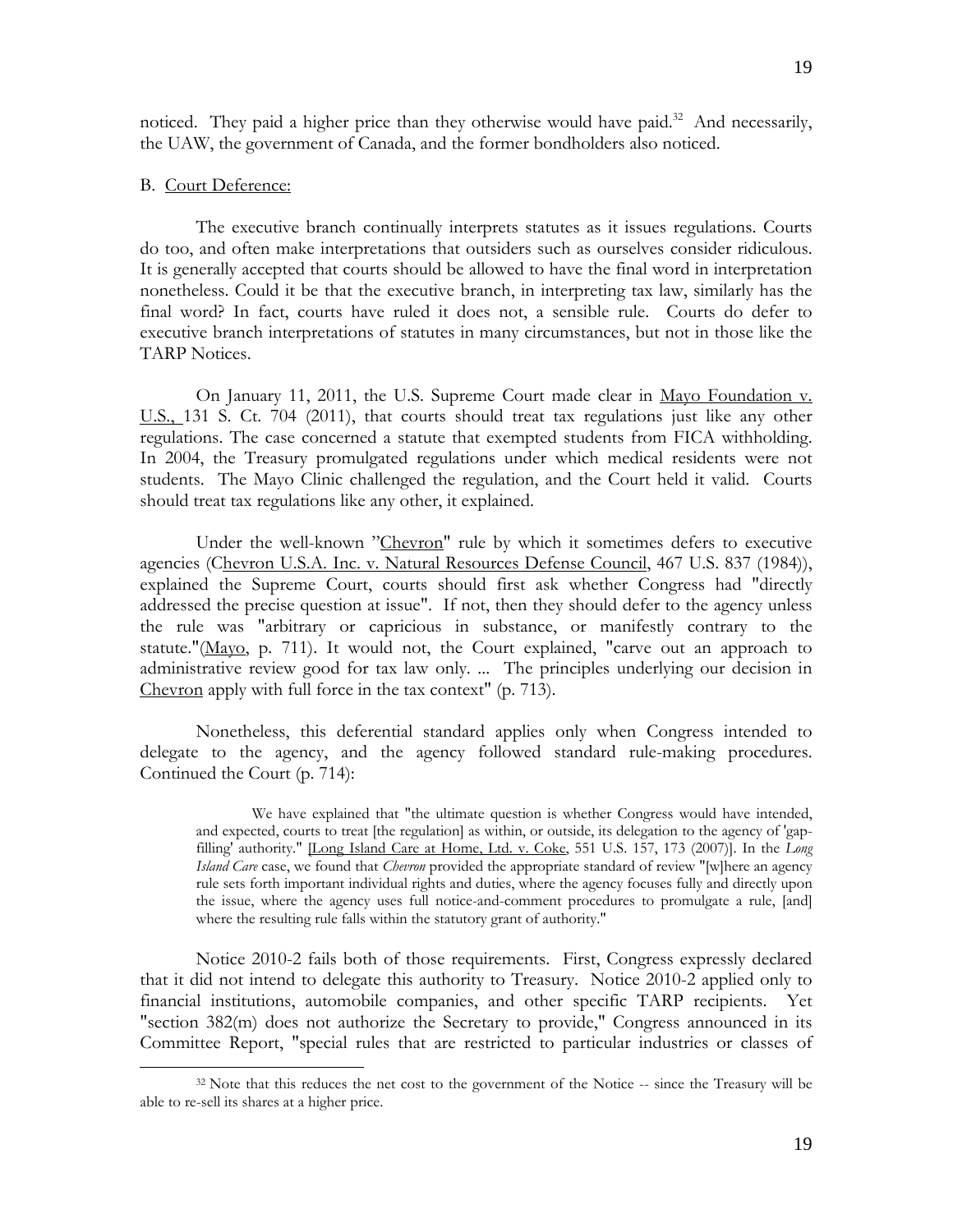taxpayers." As a result, the earlier TARP Notice 2008-83 was "inconsistent with the congressional intent" and of only "doubtful" "legal authority." Notice 2010-2 is precisely such an industry-specific rule.

 Second, Notice 2010-2 is not a regulation. It is a "notice." The Mayo Court declared Chevron appropriate where an agency uses "full notice-and-comment procedures to promulgate a rule."33 By contrast, the Supreme Court explained in Christiansen v. Harris County, 529 U.S. 576 (2000):

 Interpretations such as those in opinion letters --like interpretations contained in policy statements, agency manuals, and enforcement guidelines, all of which lack the force of law -- do not warrant *Chevron-*style deference. Instead, interpretations contained in formats such as opinion letters are [governed by Skidmore].

Turning now to Skidmore v. Swift & Co., 323 U.S. 134 (1944), the Supreme Court considered the agency's logic, but made its own decision (p. 140):

"We consider that the rulings, interpretations and opinions of the Administrator ... constitute a body of experience and informed judgment to which courts and litigants may properly resort for guidance. The weight of such a judgment in a particular case will depend upon the thoroughness evident in its consideration, the validity of its reasoning, its consistency with earlier and later pronouncements, and all those factors which give it power to persuade, if lacking power to control."

 In United States v. Mead Corp.,533 U.S. 218 (2001), the Court went further and declared that as a general rule an agency interpretation would have to go through notice and comment to receive Chevron deference. In Notice 2010-2, Treasury did not try to reason or persuade. It simply declared the rule so. As Patrick Smith (2011) puts it (pp. 1260, 1261):

 *"Mayo* benefits taxpayers by clarifying that the *Mead* principles apply in tax. When the *Mead* test is applied to revenue rulings, revenue procedures, and notices, the conclusion is that they are not among the types of agency guidance that receive *Chevron*'s high level of deference. …

 Any pre-*Mayo* case law on the status of revenue rulings, revenue procedures, and notices should generally be considered obsolete unless the opinion reflects *Mead* analysis. The clear conclusion that those forms of guidance do not qualify for the level of deference described in *Chevron*  is another benefit to taxpayers from *Mayo*."

 Because the Treasury did not follow notice-and-comment procedures, the GM Notices would not qualify for Chevron deference, even if the statutes they purport to interpret were indeed ambiguous.<sup>34</sup>

 $\overline{a}$ 

<sup>33</sup> The Treasury is notorious for its cavalier attitude towards the Administrative Procedure Act. In *Intermountain Insurance Service of Vail v. Commissioner of Internal Revenue Service*, No. 10-1204 (June 21, 2011), p. 32 (DC Circuit, 2011) the Commissioner "simultaneously issued immediately effective temporary regulations and a notice of proposed rulemaking for identical final regulations and then held a 90-day comment period [receiving just one comment] before finalizing the regulations." The opinion goes on to say that this procedure is "typical of the Commissioner's practice."

<sup>34</sup> We should mention a caveat. In *Intermountain Insurance,* cited earlier, the court gave *Chevron* deference to Treasury regulations in Treasury's appeal even though those regulations were written after Treasury had already lost in Tax Court. Perhaps Treasury could re-issue the GM regulations with a pretence of notice and comment. The tax provision at issue in Intermountain, however, is important and has resulted in split circuits (3 to 2) and so is likely to go to the Supreme Court. "Circuit Split Deepens on Six-Year Period for Basis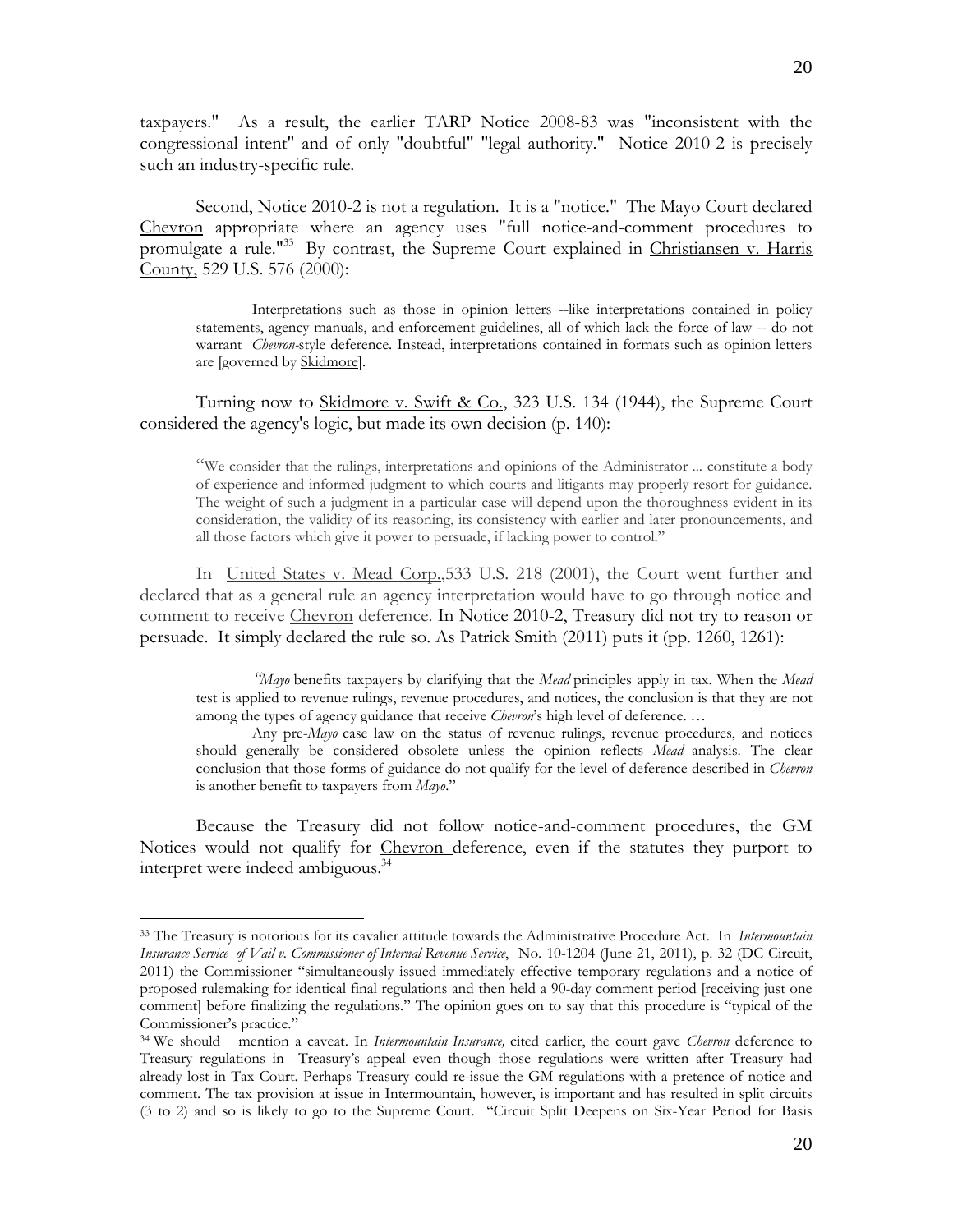$\overline{a}$ 

 Suppose the TARP Notices were invalid. Should taxpayers be able to rely on them anyway, since it is the fault of Treasury and not the taxpayer?<sup>35</sup> Notice 2010-2 provides:

 Taxpayers may rely on the rules described in Section III of this notice. These rules will continue to apply unless and until there is additional guidance.

 This is profoundly self-serving, of course. The Treasury cannot change the law by fiat. A bureaucrat cannot give his friend funds illegally, and then protect that friend by declaring his friend's reliance protected. If a court held Notice 2010-2 illegal, GM could not cite the Notice as authority for deducting \$45 million in NOL's anyway.

 The relevant question goes to penalties: may a taxpayer who relies on the Notices avoid civil and criminal penalties? As Cheryl Block explains:<sup>36</sup>

 As with revenue rulings and revenue procedures, announcements and notices can provide substantial authority sufficient to relieve taxpayers from the negligence and substantial understatement penalties and, consequently, may be relevant to whether certain penalty provisions apply.

 Sec. 6662 of the code imposes a penalty for any "substantial understatement of income tax." Subsec. (d)(2)(B) protects a taxpayer who relies on "substantial authority." According to the Treasury, its own "Notices" are "substantial authority" (Rogovin & Korb  $[2008]$ , Reg.  $1.6662-4(d)(3(iii))$ , though it also explains the "weight accorded an authority depends on its relevance and persuasiveness" (Reg. 1.6662-4(d)(3)(ii)).

 Consider the weight appropriate to Notice 2010-2. First, the Treasury itself declares it "substantial authority." This is of course again self-serving. Acting on behalf of the Administration, the Treasury has manipulated tax procedure to route \$18 billion to its supporters' car company. In essence, it also argues that its manipulation insulates those favored taxpayers from "substantial underpayment" penalties.

 Second, Notice 2010-2 does not try to persuade. It simply declares. But if an IRS notice were to announce that Microsoft did not have to pay taxes because Bill Gates paid the Treasury Secretary \$1 million in bribes, the announcement would hardly give Microsoft substantial authority. Here, the Democratic administration has given a massive tax benefit to

Overstatements," Journal of Accountancy, Karyn Bybee Friske & Darlene Pulliam, May 2011 (www.journalofaccountancy.com/Issues/2011/May/BasisOverstatement.htm).

<sup>&</sup>lt;sup>35</sup> Before the Treasury and other owners (including the 10% given to Old GM) sell enough stock to trigger the 50% threshold, use of the NOL's would be legal even without Notice 2010-2. GM is now, however, a publicly traded company and has told the public that the NOL's are part of its assets, though without 2010-2 they will not be if the Treasury sells its stake. Thus, the immediate question would be whether GM has thereby violated federal securities laws.

<sup>36</sup> Cheryl Block, citation.xxx Not in the article we cite.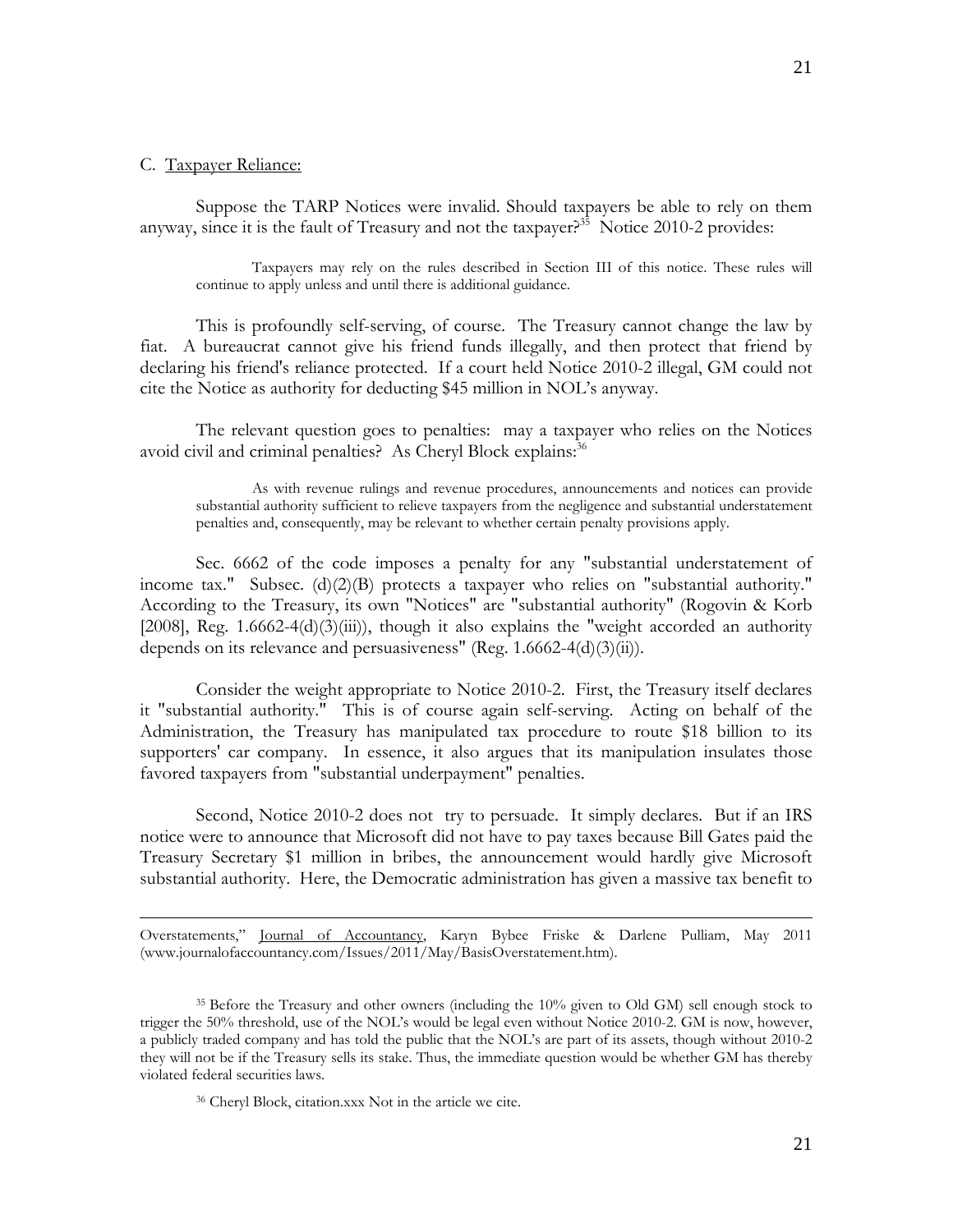one of the party's biggest supporters. Like other labor unions, the UAW provided the Obama campaign with elaborate assistance. Some of the help came in person, and some came as money. From 1989 to 2010, the UAW spent over \$27 million on political campaigns, 98 percent of it on behalf of the Democratic party.<sup>37</sup> In 2008 alone, it spent \$2,119,937 on political campaigns, \$2,101,187 of that for Democrats.<sup>38</sup>

Suppose that Notice 2010-2 had said:

 The President is grateful to the UAW for the assistance it provided his party. In gratitude for that political support, the Treasury announces that, should it sell the stock that was issued to it pursuant to the Programs ... and should the sale creates a public group ("New Public Group"), the New Public Group's ownership in the issuing corporation shall not be considered to have increased solely as a result of such a sale.

 The only difference between this hypothetical notice and the real Notice 2010-2 is explicit character of the reason for the largesse. It is an odd approach to statutory interpretation that would make a Notice illegal if articulates its reason, but legal if it leaves the reason unsaid.

## V. Legislative Resolution

## A. Introduction:

 Return to the problem at stake: the manipulation of the highly arcane minutiae of the corporate tax rules to route huge sums to favored groups. The question is what anyone can do about it.

 Political remedies are unlikely to work. Voters do not understand transactions like this well enough to punish a candidate in the next election. Much less will they impeach anyone for a transaction like this. Voters understand politicians who take briefcases stuffed with cash; they do not understand G reorganizations and NOL carryforwards. Congress has complained, asking TARP's Inspector-General to investigate the validity of the Notices and their motivation.<sup>39</sup> Senator Jim Bunning even introduced a bill with the sole purpose of repealing Notice 2010-2.<sup>40</sup> Unless Congress can override the Notices by a veto-proof  $2/3$ majority, however, it can do little more than badger the Administration with its oversight authority and complain to the public.

| 37 |                                              | All-Time | Donors. | 1989-2010. | OpenSecrets.org |
|----|----------------------------------------------|----------|---------|------------|-----------------|
|    | (www.opensecrets.org/orgs/list.php?order=A). |          |         |            |                 |
| 38 | United                                       |          | Auto    | Workers.   | OpenSecrets.org |
|    |                                              |          |         | - - - - -  |                 |

(www.opensecrets.org/orgs/totals.php?id=D000000070&cycle=2010).

<sup>39</sup> Office of the Special Inspector General for the Troubled Asset Relief Program, *Engagement Memo – Review of the Section 382 Limitation Waiver for Financial Instruments Held by Treasury* (Aug. 10, 2010)

<sup>(</sup>www.sigtarp.gov/reports/audit/2010/Engagement%20Memo%20-

<sup>%20</sup>Review%20of%20the%20Section%20382%20Limitation%20Waiver%20for%20Financial%20Instruments %20Held%20by%20Treasury.pdf).

<sup>40</sup> S. 2916 [111th], A bill to provide that Internal Revenue Service Notice 2010-2 shall have no force and effect… The bill was sent to committee and never returned.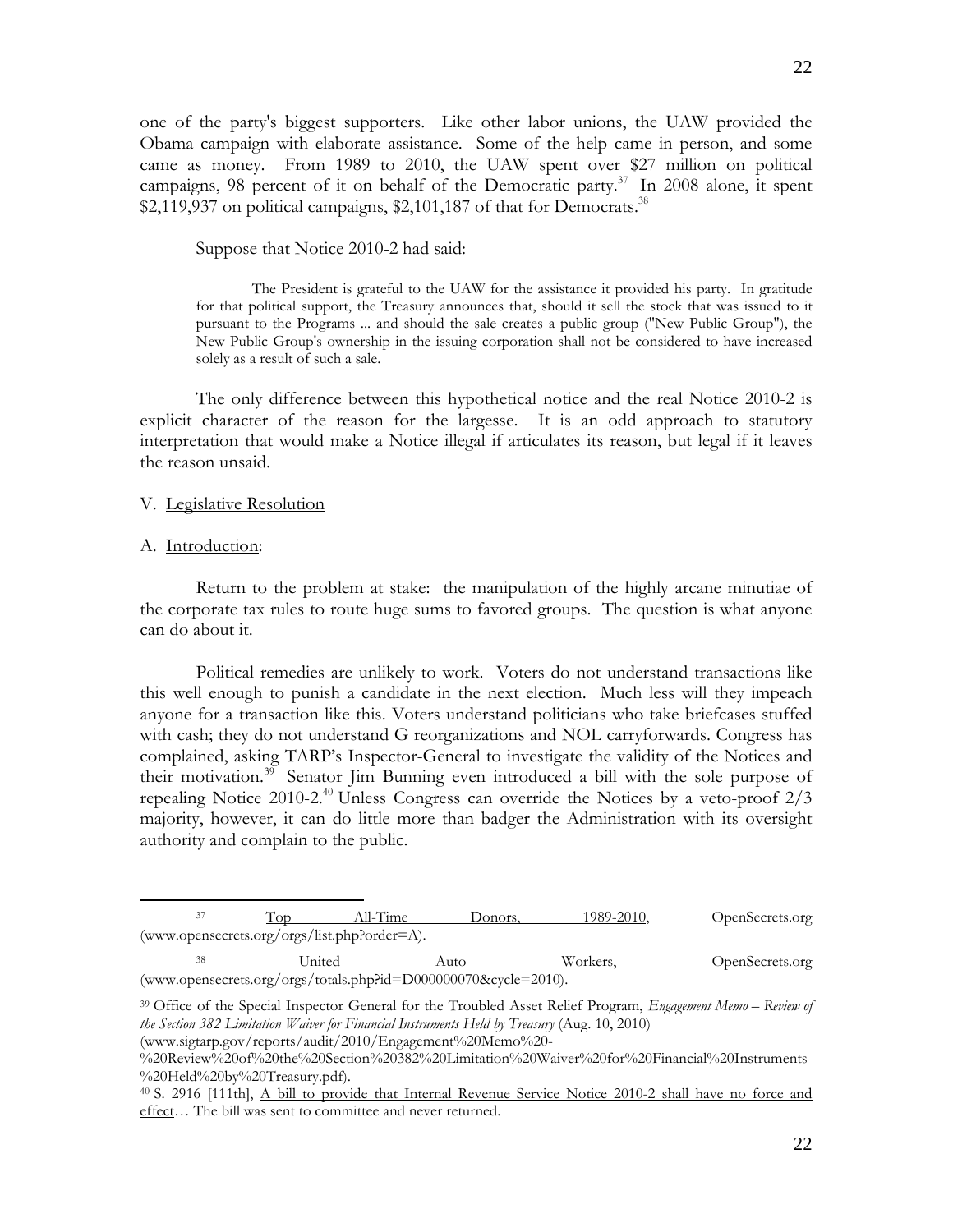### B. The Standing Problem:

 All this leaves a lacuna in the law. As the GM Notices illustrate, it leaves an \$18 billion lacuna. To explore how Congress might try to address the problem, consider the following fantasy IRS Notice:

Internal Revenue Bulletin: 2010-999 February 24, 2011 Notice 2011-999

Application of Title 26 to Certain Persons Pursuant to the Emergency Economic Stabilization Act of 2008

#### I. BACKGROUND

 Section 7805(a) of the Internal Revenue Code ("the Code") provides that except where such authority is expressly given to any person other than an officer or employee of Treasury, the Secretary shall prescribe all needful rules and regulations for the enforcement of Title 26, including all rules and regulations as may be necessary by reason of any alteration of law in relation to internal revenue.

Section  $101(c)(5)$  of EESA provides that the Secretary is authorized to issue such regulations and other guidance as may be necessary or appropriate to carry out the purposes of EESA.

### II. GUIDANCE REGARDING A CERTAIN PERSON

 Any funds received by J. Mark Ramseyer or Eric B. Rasmusen shall not constitute "income" under Sec. 61 of the I.R.C., and shall be entirely exempt from taxation.

#### DRAFTING INFORMATION

 The principal author of this notice is John B. Doe of the Office of Associate Chief Counsel (Individual). For further information regarding this notice, contact Robert B. Roe at (202) 999-9999 (not a toll-free call).

 Few readers would dispute the notion that Notice 2011-999 straightforwardly violates the Code. It does not even try to argue that sparing us from the income tax furthers the purposes of the EESA. If it did, you, our readers, would laugh. But you could not laugh in court. You would not have standing.

 Under current law, voters cannot challenge these transactions in court (see Hickman [2008] for discussion). If a rule benefits some people but does not harm others, nobody will have "standing" to challenge it. Justice Powell articulated the point most famously:

I cannot now imagine a case, at least outside the First Amendment area, where a person whose own tax liability was not affected ever could have standing to litigate the federal tax liability of someone else. [Simon v. E. Ky. Welfare Rights Org., 426 U.S. 26, 46 (1975)(Powell, J., concurring)]

 A more recent example appeared in a Chrysler case in which Justice Roberts held that taxpayers lacked standing to challenge other people's tax benefits. The plaintiffs argued that Chrysler's tax breaks hurt them:

 Plaintiffs principally claim standing by virtue of their status as Ohio taxpayers, alleging that the franchise tax credit "depletes the funds of the State of Ohio to which the Plaintiffs contribute through their tax payments" and thus "diminishes the total funds available for lawful uses and imposes disproportionate burdens on them." [ DaimlerChrysler Corp. v. Cuno, 547 U.S. 332,342 (2006)]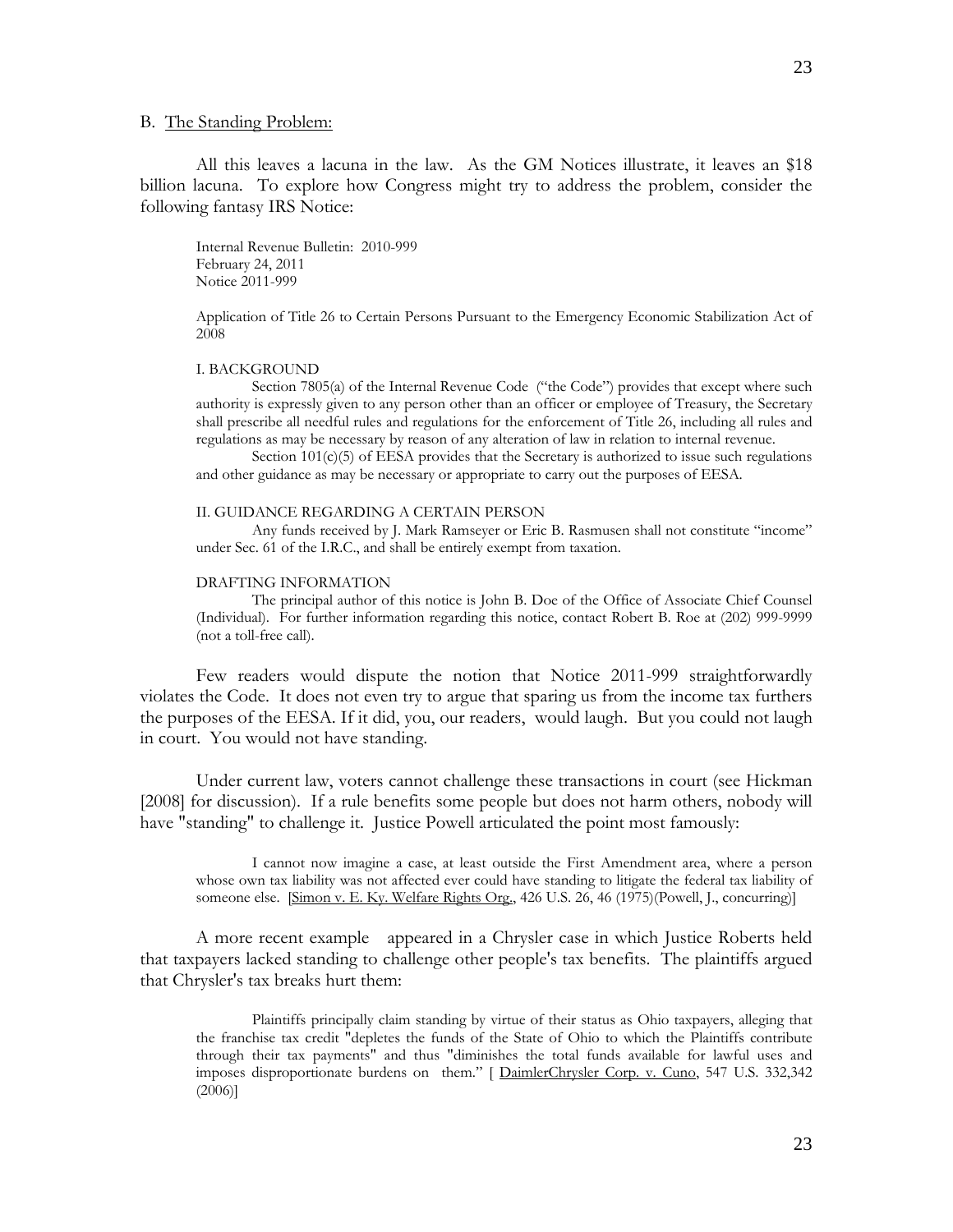Justice Roberts said "No."

 $\overline{a}$ 

 As an initial matter, it is unclear that tax breaks of the sort at issue here do in fact deplete the treasury: The very point of the tax benefits is to spur economic activity, which in turn increases government revenues.

 Plaintiffs' alleged injury is also "conjectural or hypothetical" in that it depends on how legislators respond to a reduction in revenue, if that is the consequence of the credit. Establishing injury requires speculating that elected officials will increase a taxpayer-plaintiff's tax bill to make up a deficit; establishing redressability requires speculating that abolishing the challenged credit will redound to the benefit of the taxpayer because legislators will pass along the supposed increased revenue in the form of tax reductions. Neither sort of speculation suffices to support standing. [DaimlerChrysler, 547 U.S. at 344]

Various authors have proposed reforms to the standing rules  $(e.g.$  Rosenburg (1996)). Unfortunately, their proposals simultaneously increase the incidence of frivolous suits, venue shopping, and collusive litigation, as Stearns (1995) points out. In the name of policing frivolous litigation, GM (and Ramseyer and Rasmusen) keep their special deals. Although Treasury cannot get away with arbitrary interpretations of the statutes that increase someone's taxes (since that person would have standing to object in court), it can get away with equally unreasonable interpretations that reduce someone's taxes.<sup>41</sup>

 One might also think that giving away tax breaks was criminal. In fact, the Anti-Deficiency Act, 31 U.S.C. Sec. 1341, makes it a criminal offense for a government officer or employee to give away government money that Congress did not appropriate (he may not "make or authorize an expenditure or obligation exceeding an amount available in an appropriation or fund for the expenditure or obligation," 31 U.S.C. Sec.  $1341(a)(1)(A)$ ). If he does, 31 U.S.C. Sec. 1350 provides that he may be fined up to \$5,000 or imprisoned for up to 2 years, and 31 U.S.C. Sec. 3528 requires him to repay the improper expenditure.

 Should the Treasury Secretary fear the possibility of spending two years in jail and having to repay 12 billion dollars (perhaps splitting the amount with his predecessor, Henry Paulson)? Treasury Secretaries have thought about this before; in a November 2008 speech Mr. Paulson said that because of the Anti-Deficiency Act, Treasury could not have bailed out Lehman Brothers (Remarks by Secretary Henry J. Paulson, Jr., (www.vcstar.com/news/2008/nov/20/Paulson-transcript/?partner=RSS)).

 There are several reasons why the Secretary need not fear at the present time. To start, the Anti-Deficiency Act speaks of "expenditures." A "tax expenditure," no matter how big or unlawful, might reasonably be excluded from its scope. Whether it is excluded probably does not really matter, though.  $31 \text{ U.S.C.}$  Sec.  $3528(b)(1)(B)$  allows the Comptroller General to relieve the spendthrift official from liability for repayment if the expenditure was made in good faith or not specifically prohibited by law (see also 31 U.S.C. Sec. 3527). What is more, criminal charges would have to brought by the Attorney General

<sup>&</sup>lt;sup>41</sup> For examples of how Treasury gets around Supreme Court decisions using taxpayer-favorable (and hence unreviewable) regulations, see Polsky (2004).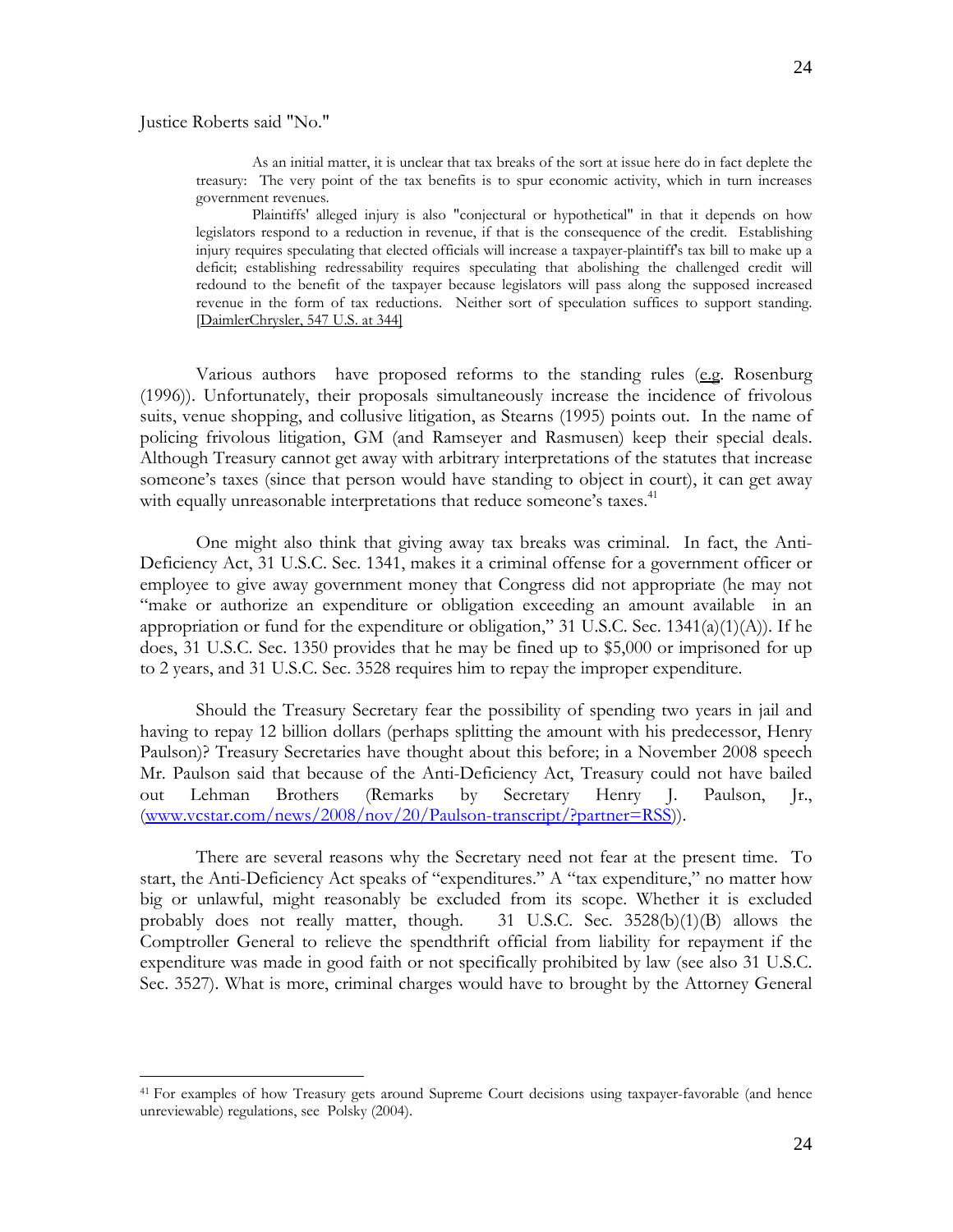or his subordinates, and they are part of the Administration. We do not allow private prosecutions for federal crimes.<sup>42</sup>

 Thus, U.S. law must be changed if we are to be able to deal with unlawful tax expenditures in any way other than trying to explain them to voters so as to unseat the offending official at the next election.

## C. Three Alternatives:

 $\overline{a}$ 

1. The Canadian Rules. In Canada, a taxpayer does have standing. Public-interest standing was extended to taxpayers in *Harris v Canada(Minister of National Revenue),* [2001] 4 F.C. 37 (Ct. of App.).

 George Harris alleged that the Minister of National Revenue acted in bad faith and violated his fiduciary duty when he overruled his professional staff and made a favorable tax ruling (an "advance ruling") at the request of influential taxpayers, the billionaire Bronfman family.<sup>43</sup> Harris asked the court for a declaration that the Minister of National Revenue was obliged to try to collect the taxes from a particular transaction.

An appellate court ruled that Harris did have standing, saying that

In <u>Borowski</u>, Martland J. for the majority held that to obtain public interest standing, a plaintiff must (1) demonstrate that there is a serious issue as to the invalidity of legislation, (2) that the plaintiff has a genuine interest, and (3) there is no other reasonable and effective manner to bring the issue before the court. [*Harris v Canada (Minister of National Revenue),* [2001] 4 F.C. 37 (Ct. of App.), referring to Minister of Justice of Canada et al. v. Borowski [1981] 2 S.C.R. 575)]

 A few years after Borowski gave standing for constitutional-law issues, Finlay v. Canada (Minister of Finance), [1986] 2 S.C.R. 607, extended it to standing for statutory issues. Therefore the Harris court gave standing to Harris to contest the application of the tax code. In *Harris v. Canada (Minister of National Revenue),* 2001 DTC 5322 (Trial Div.), the trial court even granted Harris's application for discovery of internal government documents relating to the Bronfmans' requests for an advance ruling.

 Harris did lose his case in the end, but on the merits rather than on standing. In *Harris v Canada (Minister of National Revenue),* [2002] 2 F.C. 484 (Trial Div.), the trial court ruled against Harris on the merits, finding no bad faith on the part of the government and no fiduciary duty violation. It even accepted his argument that he was entitled to be paid for out-of-pocket costs because he had benefited the public by arguing the case despite his loss (which in Canada would ordinarily mean he would pay the other side's costs, though in this case the government waived its claim against him).

<sup>42</sup> Another obstacle to unlawful tax rules, in principal, might be the ethical code of the Bar. What would a Good Man IRS attorney do if asked to authorize an unlawful Notice? What would a Bad Man IRS attorney do, out of fear of the Bar? We do not know what the Good Man would do, but we are sure the Bad Man need not fear disbarment. See Kwon (2010) for a discussion of the ethical obligations of IRS attorneys generally. 43 "Judge Scolds Tax Officials, but Crusader Loses Case," The Globe and Mail, December 20, 2001, p. A1

<sup>(</sup>www.fpp.co.uk/docs/people/Bronfman/Globe201201.html).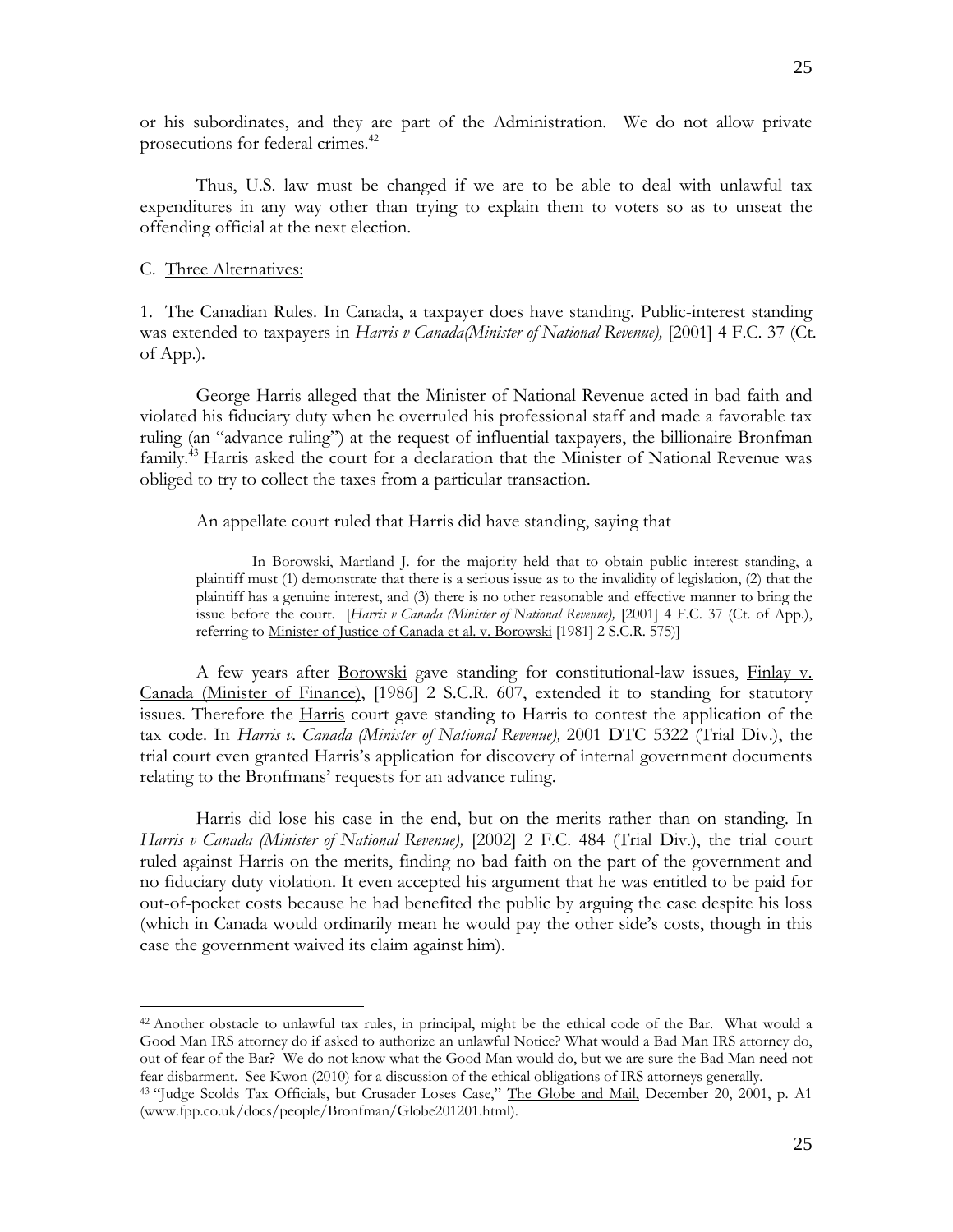English courts have also given people standing to contest tax policy, albeit only if a genuine public interest is at stake. See the 1978 R.S.C., Ord. 53 and Inland Revenue Comrs v National Federation of Self-Employed and Small Businesses Ltd, [1981] 2 All ER 93 (House of Lords). In that case, the Federation challenged a tax amnesty given to casual employees in the printing industry. The Federation lost, but only because the Law Lords all agreed that the government clearly had the discretion to grant an amnesty in this particular case.

 Thus, one policy change for the United States would be to adopt the Canadian or English law of standing. We are hesitant to propose this change, however, because of the problems the United States has had with frivolous litigation, forum shopping, and activist judges (on which see, for example, the forthcoming book edited by F. Buckley).

2. Congressional litigants. -- To limit Treasury's ability to offer special deals to political favorites we offer two alternatives that might yet constrain frivolous suits. First, Congress could offer standing to members of Congress:

#### Tax Regulation Enforcement Bill

 $\overline{a}$ 

 Any two members of Congress shall have standing to challenge in court any interpretative or other notices, rules, regulations, or guidelines of the Internal Revenue Service as arbitrary and capricious. The members bringing the action need not be current members of Congress and need not have voted for or against the statute in question. Should they win, they shall each be entitled to liquidated damages of \$1,000. The Declaratory Judgement Act (28 U.S.C. sec. 2201) shall not apply to this legal action.44 As a remedy, the Court may issue injunctions as appropriate, but not temporary restraining orders or preliminary injunctions.

 Any number of these suits may be filed concurrently. They shall be filed in any District Court of the United States.

 Limiting challenges to just the grounds of "arbitrary and capricious" Treasury rules would narrow the range of suits drastically. The court need only look at the first part of the Chevron test, ruling for the Treasury unless the statute is unambiguously contrary to the Treasury position. Yet these challenges would narrow the range of unlawful actions Treasury could take even more. There at most dozens of ways the ambiguities in a sentence can be construed, but there is an infinite number of "interpretations" that are totally unfounded. A Congressmen could not successfully challenge an IRS interpretation of "after several years" as being anywhere from 2 to 10 years, but he could challenge an interpretation as "after 200 years" or "after the taxpayer has travelled to Kashmir".<sup>45</sup>

 Requiring two Congressmen rather than one will help to reduce the number of frivolous suits -- though we recognize that we will not eliminate them. We originally thought to require five congressmen rather than two but recalled how in 1940 Vichy the resolution

<sup>&</sup>lt;sup>44</sup> The Tax Anti-Injunction Act of 1867, 26 U.S.C. Sec.7421(a), says: "no suit for the purpose of restraining the assessment or collection of any tax shall be maintained in any court by any person, whether or not such person is the person against whom such tax was assessed". This provision would continue to apply, and would restrict our new statute to injunctions to collect more tax but not less. We suspect that this would help prevent Congressmen from filing frivolous suits to demonstrate sympathy with their constituents. 45 "After the taxpayer has travelled to Kashmir" is ridiculous, of course. But we must keep in mind that the

Bad Man asks not whether an interpretation is ridiculous, but whether he can get away with it.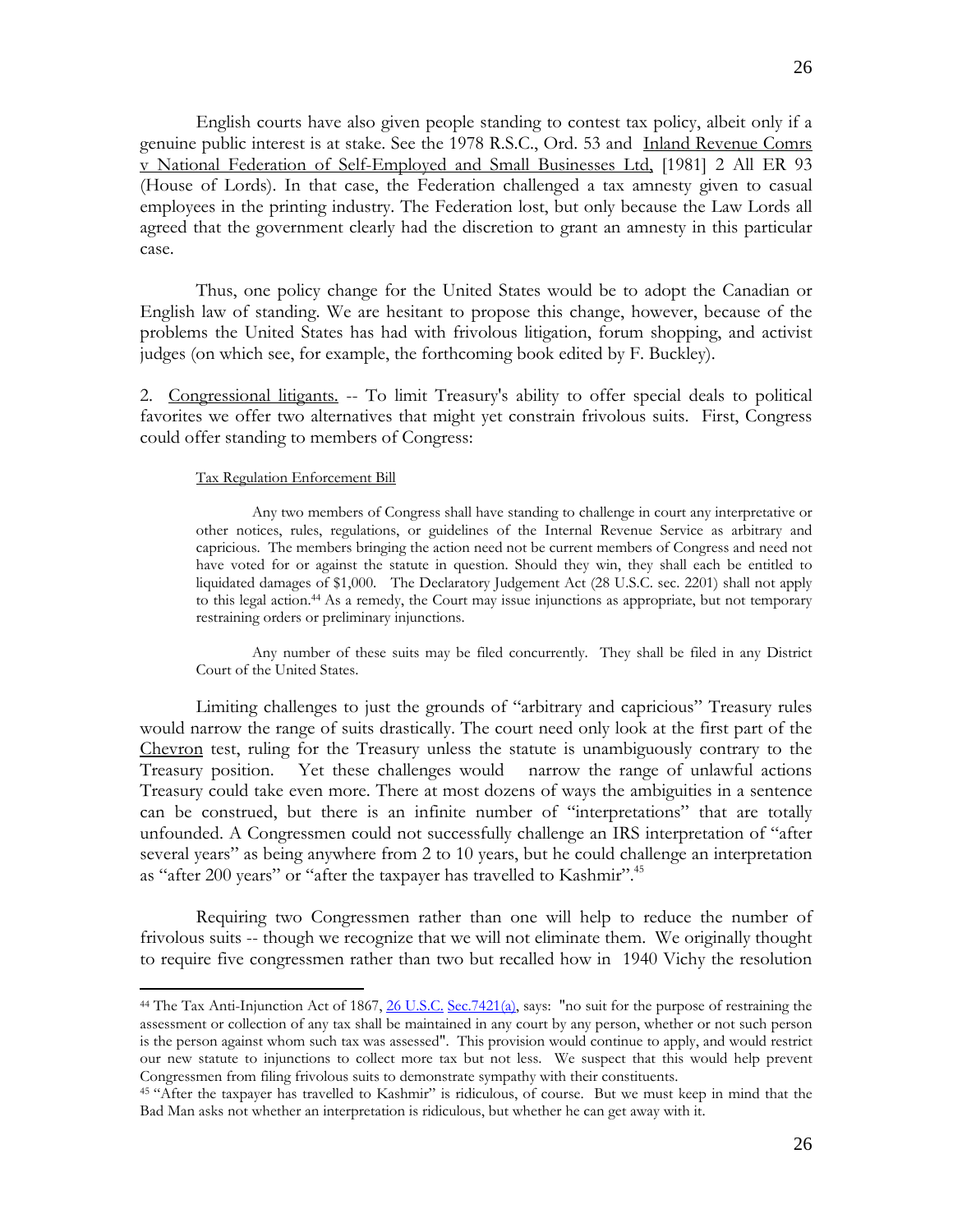that France needed a new constitution passed by 395 to 3 in the Chamber of Deputies and 229 to 1 in the Senate.<sup>46</sup>

 Allowing more than one suit and in different courts will prevent collusive suits that block review. If only the Tax Court had jurisdiction, for example, then a pro-Treasury plaintiff could bring suit there, "take a dive," and refrain from appealing -- thereby blocking a real plaintiff.<sup>47</sup>

3. A Qui Tam Statute. -- An alternative to allowing Congressmen to challenge Treasury Notices would be a qui tam statute. A short version, worded for contrast to allow many more suits than our previous statute, might go as follows:

#### Qui Tam Tax Regulation Enforcement Bill

 $\overline{a}$ 

 It shall be illegal for any employee of the Treasury Department to misinterpret a federal statute. Any employee found willfully to have misinterpreted a statute shall pay a civil fine of \$500. Any two members of Congress may bring a civil action against such violator in any District Court of the United States.

 Conceptually, the qui tam statute performs much the same function as the standing rule. Unfortunately, it does present the same (non-trivial) risk of frivolous litigation. Either version enables two members of Congress to file suit to challenge any action by the Treasury to route funds to politically favored institutions.

 It may seem imprudent to enlarge the power of the courts in a notoriously litigious United States already known for accusations that judges abuse their power by imposing their personal political views. The policy area we are opening up to judicial review, however, is not one known for judicial activism. Indeed, it is generally thought that judges dislike deciding tax cases. Even Justice Antonin Scalia, who made his name in administrative law in his academic career, said, "The constitutional work can be dull, too, but it's not like the tax code. Philosopher-kings do not read the Internal Revenue Code, believe me."<sup>48</sup> Justice William Douglas, famed for his expertise in business law and his activism, wrote to an ill Justice Black, "Take good care, lie low, and forget about these dull tax cases – which are now droning on and on..." (Richards,2001). And Judge Learned Hand, known for his commonlaw decisions in private law, said in 1947:

<sup>&</sup>lt;sup>46</sup> The Collapse of the Third Republic, W. Shirer (1969) p. 933. Two Socialist and one Radical deputy voted against; the only dissenting senator was the right-wing Marquis de Chambrun.

<sup>47</sup> Congress cannot completely delegate the executive power to enforce the laws. In *Unique Product Solutions, Ltd. v. Hy-Grade Valve, Inc.* (February 23, 2011, N.D. Ohio), the court held that the President could not give a private plaintiff complete authority to pursue a criminal case against someone who labeled a product as patented after the patent expired. To do so was, it explained, an unconstitutional delegation of the President's duty to "take care" that the laws be faithfully executed.

<sup>&</sup>lt;sup>48</sup> "A Look at the Hidden World of U.S. Associate Justice Antonin Scalia," National Post, June 12, 1992 as quoted in Richards (2001). Note too what former tax lawyer Justice Blackmun said: "If one's in the doghouse with the Chief, he gets the crud. He gets the tax cases and some of the Indian cases, which I like, but I've had a lot of them." (thinkexist.com/quotation/if\_one-s\_in\_the\_doghouse\_with\_the\_chief-he\_gets/208404.html original, probably from Robert Woodward and Scott Armstrong (2005) The Brethren, Simon & Schuster.)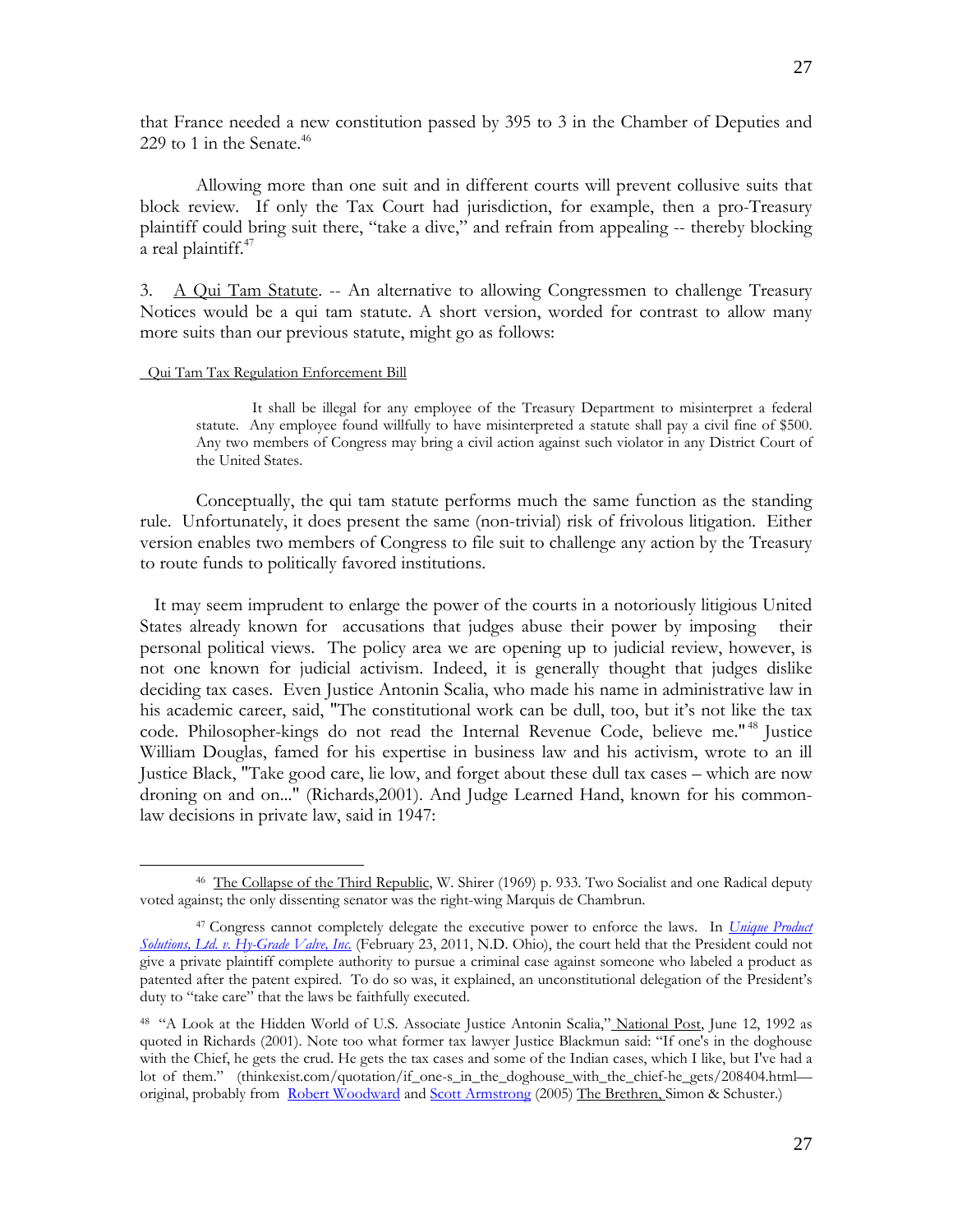"In my own case the words of such an act as the Income Tax, for example, merely dance before my eyes in a meaningless procession: cross- reference to cross-reference, exception upon exception – couched in abstract terms that offer no handle to seize hold of – leave in my mind only a confused sense of some vitally important, but successfully concealed, purport, which it is my duty to extract, but which is within my power, if at all, only after the most inordinate expenditure of time. I know that these monsters are the result of fabulous industry and ingenuity, plugging up this hole and casting out that net, against all possible evasion; yet at times I cannot help recalling a saying of William James about certain passages of Hegel: that they were no doubt written with a passion of rationality; but that one cannot help wondering whether to the reader they have any significance save that the words are strung together with syntactical correctness."

 One can only imagine what the less economics-minded judges must think about tax cases. Yet it is perhaps in tax cases—particularly business tax cases--- that even the limited intelligence of the courts most exceeds the intelligence of the voter, even as it is there that we can expect judges to face the least temptation to care enough about policy to impose their own preferences instead of trying to follow the law.<sup>49</sup> Legislatures, in contrast, while also having neutral ideological preferences, can use the opacity of tax law to transfer large sums of money to sophisticated supporters or to conceal extravagance with public funds. Criminal procedure presents the opposite combination of relative expertise and ideological conflict of interest. Judges seem to like deciding this kind of case, if we look at the willingness of the U.S. Supreme Court to accept cert, despite the fact, or perhaps because of the fact, that they involve situations that the average voter can understand and laws which politicians cannot use to transfer money from one interest group to another (see Stuntz, 1997, 2006, for close analysis of the pathological judicialization of the criminal justice process).

### VI. Conclusions

1

 Authority over tax administration is authority easy to abuse. I.R.S. Notice 2010-2 and its predecessors purported to exempt companies partly owned by the government from taxes they would have had to pay had their owners been entirely private. The case of GM is the clearest in terms of the bailout of a favored constituency, because that transaction resulted in a large subsidy to a labor union that had strongly supported the Administration's party. Yet all of the Notices helped hide the real cost of the TARP bail-outs from the public. It is hard for Congress to overturn executive actions that have no basis in statute, requiring as it does the agreement of 2/3 of both the Senate and the House of Representatives to override a Presidential veto. The natural place to check invalid interpretations of statutes is in the courts. Currently no one has standing to challenge tax interpretations that benefit a few at the expense of taxpayers in general. Toward that end, we propose giving standing to members of Congress.

<sup>&</sup>lt;sup>49</sup> The incentives and expertise of Supreme Court clerks are perhaps just as important, since they customarily do the first cut of cert petitions in deciding which cases are worth consideration by the Court. How many clerks have taken a tax course? We have not found articles on the self-interest of clerks in cert petition triage, but on more measurable consideration in tax cases and cert, see Staudt (2004).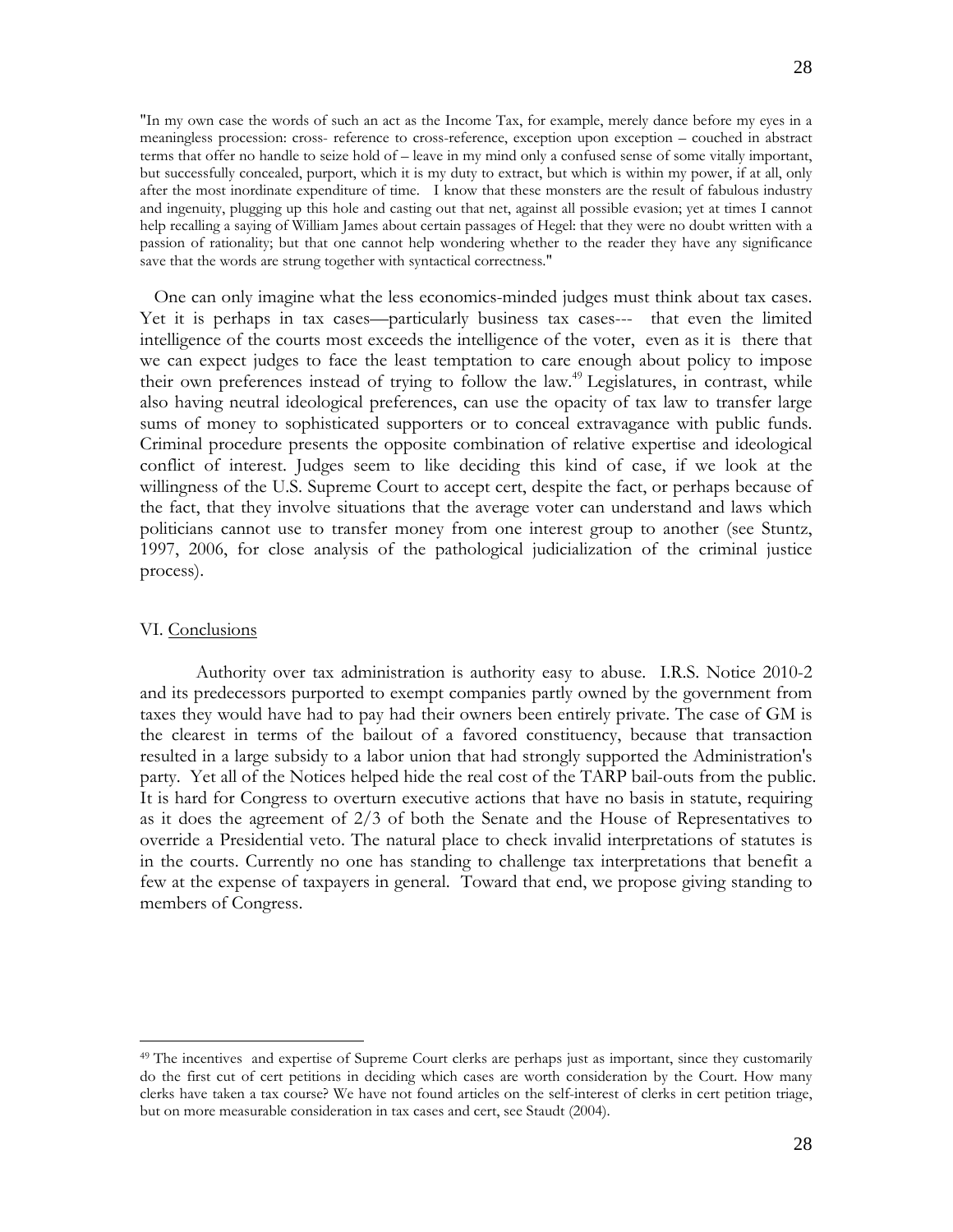# **Cases**

*Twyne's Case*, 3 Coke, 80 b. (Star Chamber, 1602)

U.S. v. Kirby Lumber Co., 284 U.S. 1 (1931)

Skidmore v. Swift & Co., 323 U.S. 134 (1944)

Simon v. E. Ky. Welfare Rights Org., 426 U.S. 26, 46 (1975)

Inland Revenue Comrs v National Federation of Self-Employed and Small Businesses Ltd, [1981] 2 All ER 93 (House of Lords)

Minister of Justice of Canada et al. v. Borowski [1981] 2 S.C.R. 575)

Chevron U.S.A. Inc. v. Natural Resources Defense Council, 467 U.S. 837 (1984)

Finlay v. Canada (Minister of Finance), [1986] 2 S.C.R. 607

Christiansen v. Harris County, 529 U.S. 576 (2000)

United States v. Mead Corp., 533 U.S. 218 (2001)

*Harris v Canada(Minister of National Revenue),* 2001 DTC 5322 (Trial Div.)

*Harris v Canada(Minister of National Revenue),* [2001] 4 F.C. 37 (Ct. of App.)

*Harris v Canada(Minister of National Revenue),* [2002] 2 F.C. 484 (Trial Div.)

DaimlerChrysler Corp. v. Cuno, 547 U.S. 332 (2006)

Long Island Care at Home, Ltd. v. Coke, 551 U.S. 157 (2007)

In re Motors Liquidation Co., 430 B.R. 65 (S.D.N.Y. 2010)

Mayo Foundation v. U.S., 131 S. Ct. 704 (2011)

*Unique Product Solutions, Ltd. v. Hy-Grade Valve, Inc.* (February 23, 2011, N.D. Ohio)

*Intermountain Insurance Service of Vail v. Commissioner of Internal Revenue Service*, No. 10-1204 (June 21, 2011) (DC Circuit, 2011)

# **References**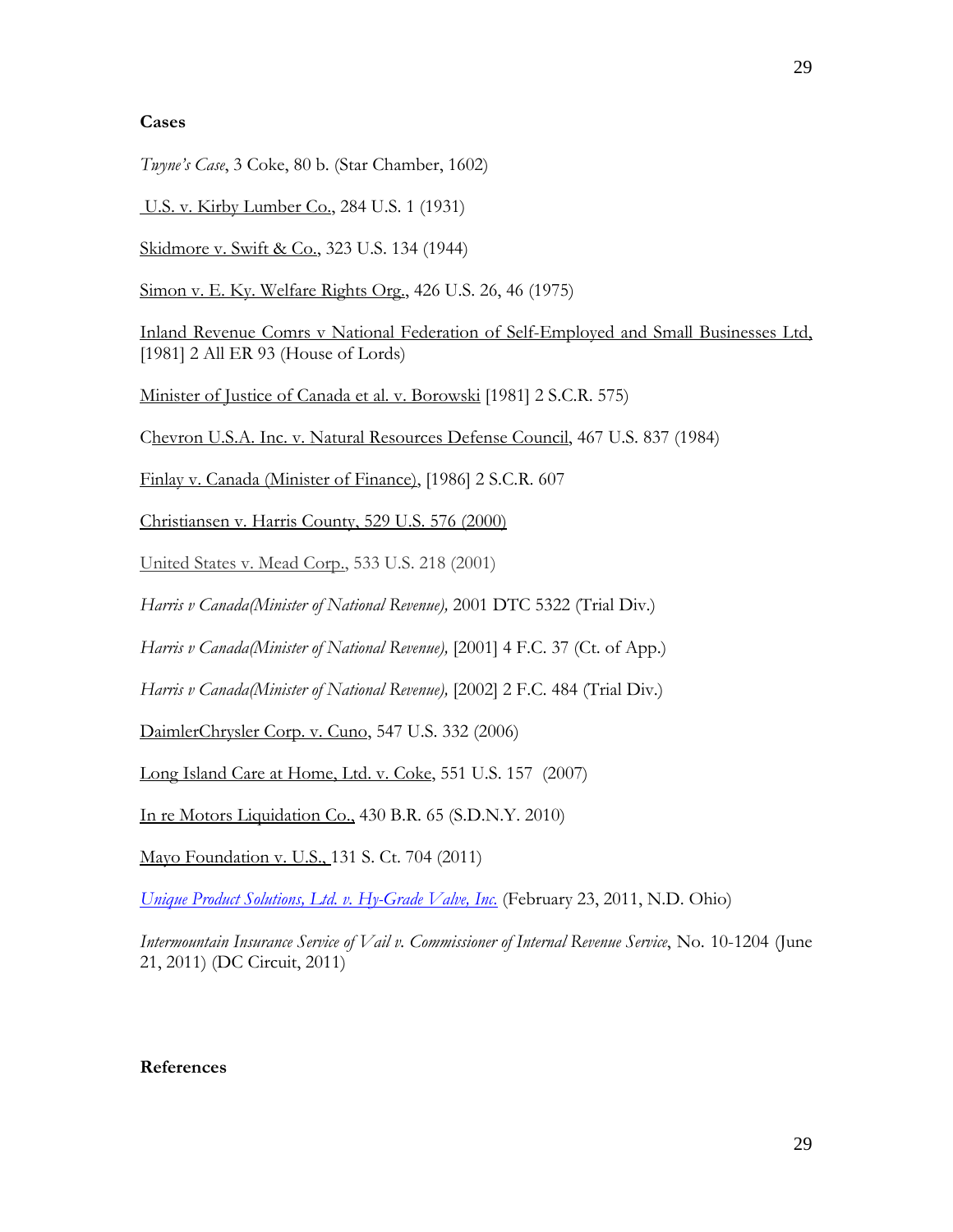Auerbach, A., Devereux, M. and Simpson, H. (2010) "Taxing Corporate Income." In *Dimensions of Tax Design: The Mirrlees Review*, J. Mirrlees, S. Adam, T. Besley, R. Blundell, S. Bond, R. Chote, M. Gammie, P. Johnson, G. Myles and J. Poterba (eds). Oxford: Oxford University Press (www.ifs.org.uk/mirrleesReview).

Buckley, F., ed. (Forthcoming) *An American Illness*, New Haven: Yale University Press(buckleysmix.com/american-illness-4/).

Davidoff, S. and Zaring, D. (2009) "Regulation by Deal: The Government's Response to the Financial Crisis." ADMIN. Law Review 61: 463-535.

Davidson, B. (2011) "Tax Policy or Treasury Policy? Treasury's Conflicted Position in Its Ownership Stakes under TARP."

Hand, L. (1947) "Thomas Walter Swann." Yale Law Journal. 57: 167-172.

Harberger, A.(2008) "Corporation Tax Incidence: Reflections on What Is Known, Unknown and Unknowable." In J. Diamond and G. Zodrow (eds.), Fundamental Tax Reform: Issues, Choices, and Implications, Cambridge, Massachusetts: MIT Press.

Hickman, K. (2008) "A Problem of Remedy: Responding to Treasury's (Lack of) Compliance with Administrative Procedure Act Rulemaking Requirements." George Washington Law Review 76: 1153-1215.

Holmes, O. (1897) "The Path of the Law." Harvard Law Review 10: 457-478.

Kotlikoff, L. and Miao, J. (2010) "What Does the Corporate Income Tax Tax? A Simple Model without Capital." Working Paper 16199, NBER, July 2010(www.nber.org/papers/w16199).

Kwon, M. (2010) "Four of the Hardest Ethical Questions for a Government Lawyer." Working paper, Texas Tech University - School of Law (papers.ssrn.com/sol3/papers.cfm?abstract\_id=1669653).

Pickerill, C. (2009)"Regarding the Advisability of a Prohibition on the Taxable Asset Sale to Creditors in Bankruptcy." Tax Law 62: 357-xxx.

Polsky, G. (2004) "Can Treasury Overrule the Supreme Court?" Boston University Law Review 84: 185--246.

 Ramseyer, J. (1995) ``Public Choice, '' Chicago Law and Economics Working Paper Series, no. 34 (second series).

Richards, N. (2001)"The Supreme Court Justice and 'Boring' Cases." Green Bag 2d, 4: 401-- 407.